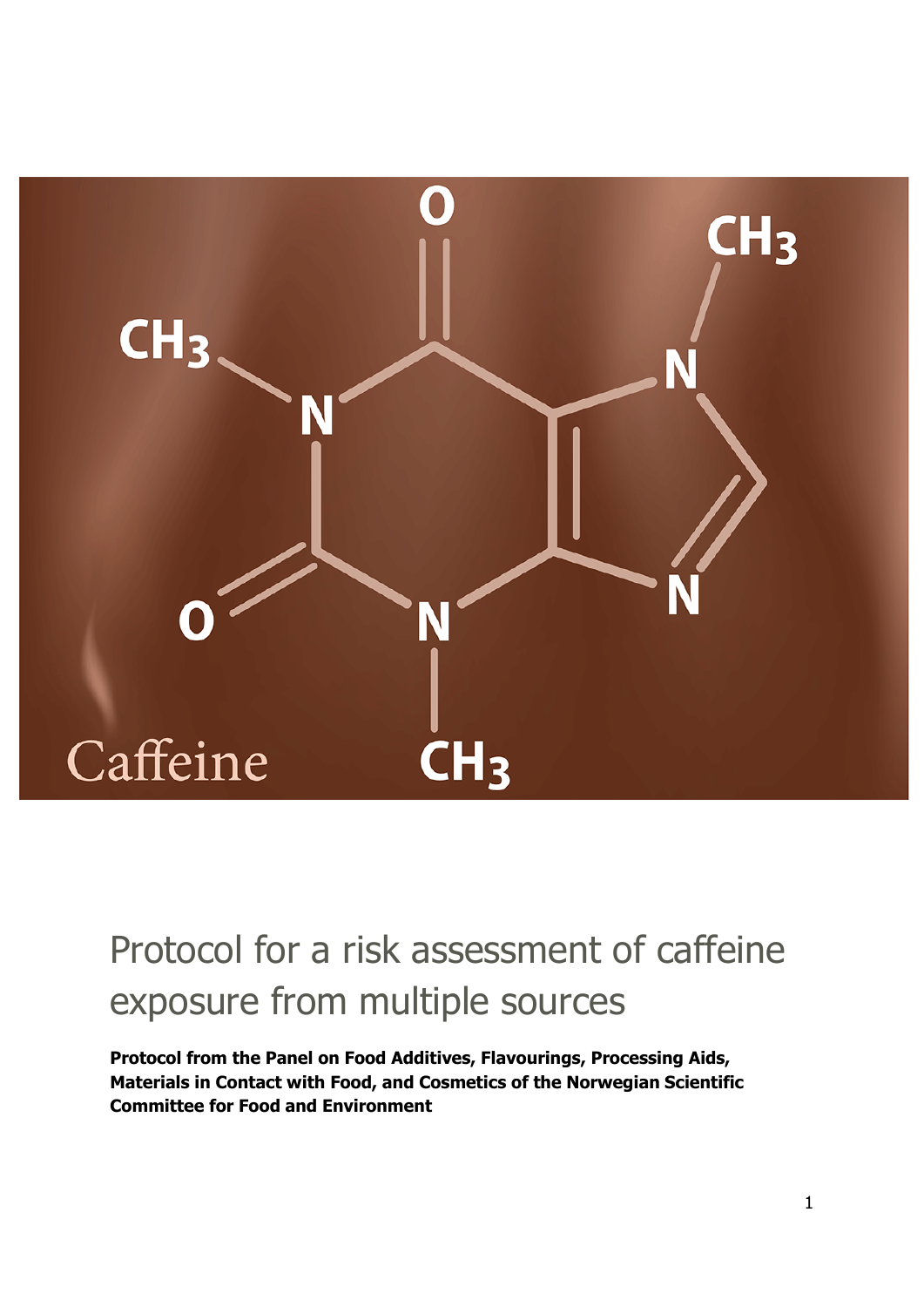The Norwegian Scientific Committee for Food and Environment (VKM) Protocol for a risk assessment of caffeine exposure from multiple sources

The Panel on Food Additives, Flavourings, Processing Aids, Materials in Contact with Food, and Cosmetics of the Norwegian Scientific Committee for Food and Environment 09.03.2020

ISBN: 978-82-8259-338-0 Norwegian Scientific Committee for Food and Environment (VKM) Po 222 Skøyen N – 0213 Oslo Norway

Phone: +47 21 62 28 00 Email: [vkm@vkm.no](mailto:vkm@vkm.no)

[vkm.no](https://vkm.no/) [vkm.no/english](https://vkm.no/english)

Cover photo: Colourbox

Suggested citation: VKM, Monica Hauger Carlsen, Tove Gulbrandsen Devold, Berit Granum, Inger Therese L. Lillegaard, Gro Haarklou Mathisen, Josef Daniel Rasinger, Jens Rohloff, Jostein Starrfelt, Ellen Bruzell, Camilla Svendsen, Trine Husøy (2020). Protocol for a risk assessment of caffeine exposure from multiple sources. The Panel on Food Additives, Flavourings, Processing Aids, Materials in Contact with Food, and Cosmetics of the Norwegian Scientific Committee for Food and Environment, Oslo, Norway. ISBN: 978-82- 8259-338-0.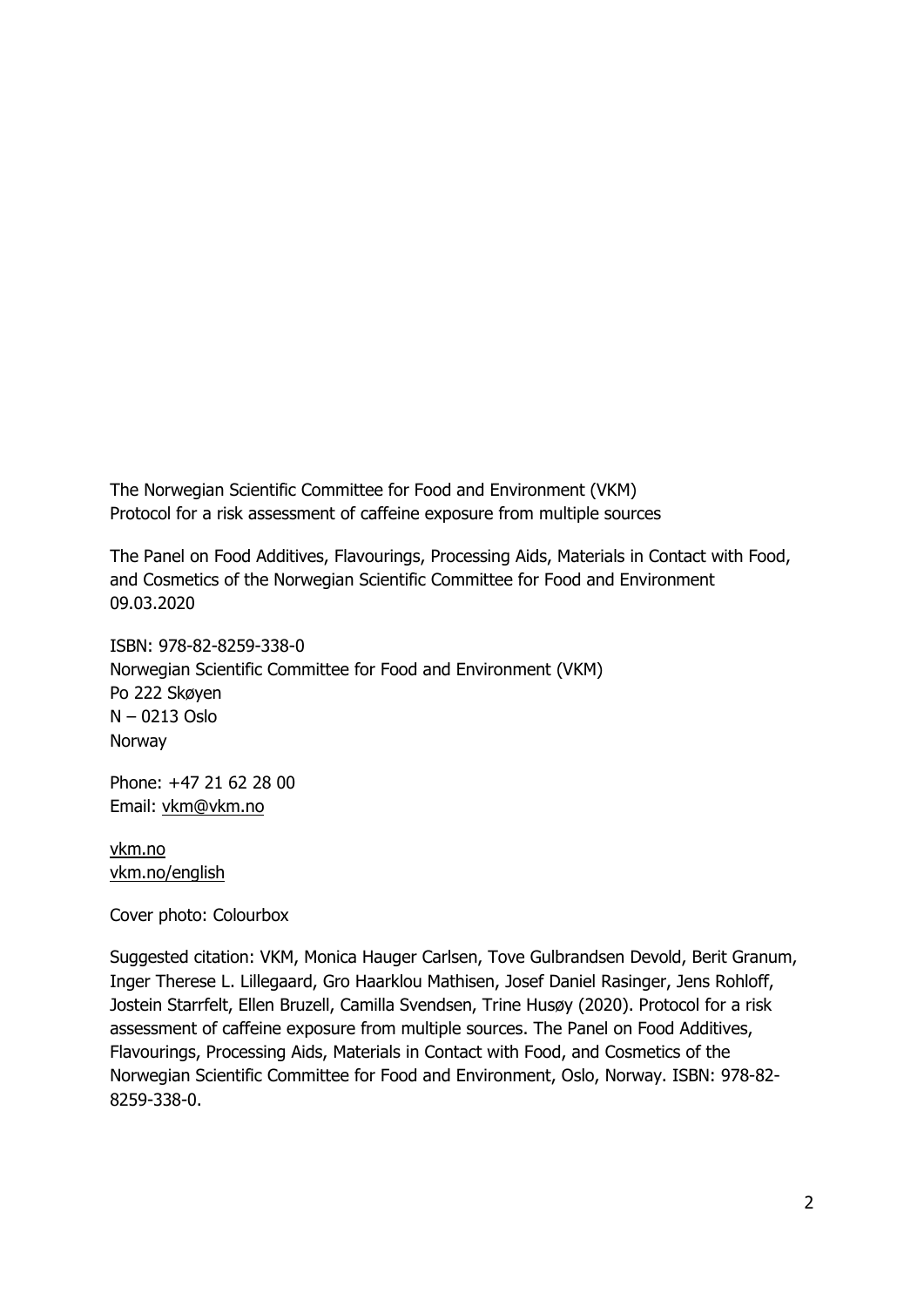## **Protocol for a risk assessment of caffeine exposure from multiple sources**

## **Authors of the protocol**

VKM has appointed a project group consisting of eight persons that contributed to the drafting of the protocol (in alphabetical order after chair of the project group):

Monica Hauger Carlsen – Chair of the project group and member of the Panel on Food Additives, Flavourings, Processing Aids, Materials in Contact with Food, and Cosmetics. Affiliation: 1) VKM; 2) University of Oslo

Tove Gulbrandsen Devold - Member of the Panel on Food Additives, Flavourings, Processing Aids, Materials in Contact with Food, and Cosmetics. Affiliation: 1) VKM; 2) Norwegian University of Life Sciences

Berit Granum – Member of the Panel on Food Additives, Flavourings, Processing Aids, Materials in Contact with Food, and Cosmetics. Affiliation: 1) VKM; 2) Norwegian Institute of Public Health

Inger Therese L. Lillegaard – VKM secretariat. Affiliation: VKM

Gro Haarklou Mathisen – Project leader, VKM secretariat. Affiliation: VKM

Josef Daniel Rasinger - Member of the Panel on Food Additives, Flavourings, Processing Aids, Materials in Contact with Food, and Cosmetics. Affiliation: 1) VKM; 2) Institute of Marine Research

Jens Rohloff - Member of the Panel on Food Additives, Flavourings, Processing Aids, Materials in Contact with Food, and Cosmetics. Affiliation: 1) VKM; 2) Norwegian University of Science and Technology

Jostein Starrfelt – VKM secretariat. Affiliation: VKM

The protocol has been assessed and approved by the Panel on Food Additives, Flavourings, Processing Aids, Materials in Contact with Food, and Cosmetics. Members that contributed to the assessment and approval of the protocol in addition to Monica Hauger Carlsen, Tove Gulbrandsen Devold, Berit Granum, Josef Daniel Rasinger and Jens Rohloff (in alphabetical order before chair of the Panel):

Ellen Bruzell – Member of the Panel on Food Additives, Flavourings, Processing Aids, Materials in Contact with Food, and Cosmetics in VKM. Affiliation: 1) VKM; 2) Nordic Institute of Dental Materials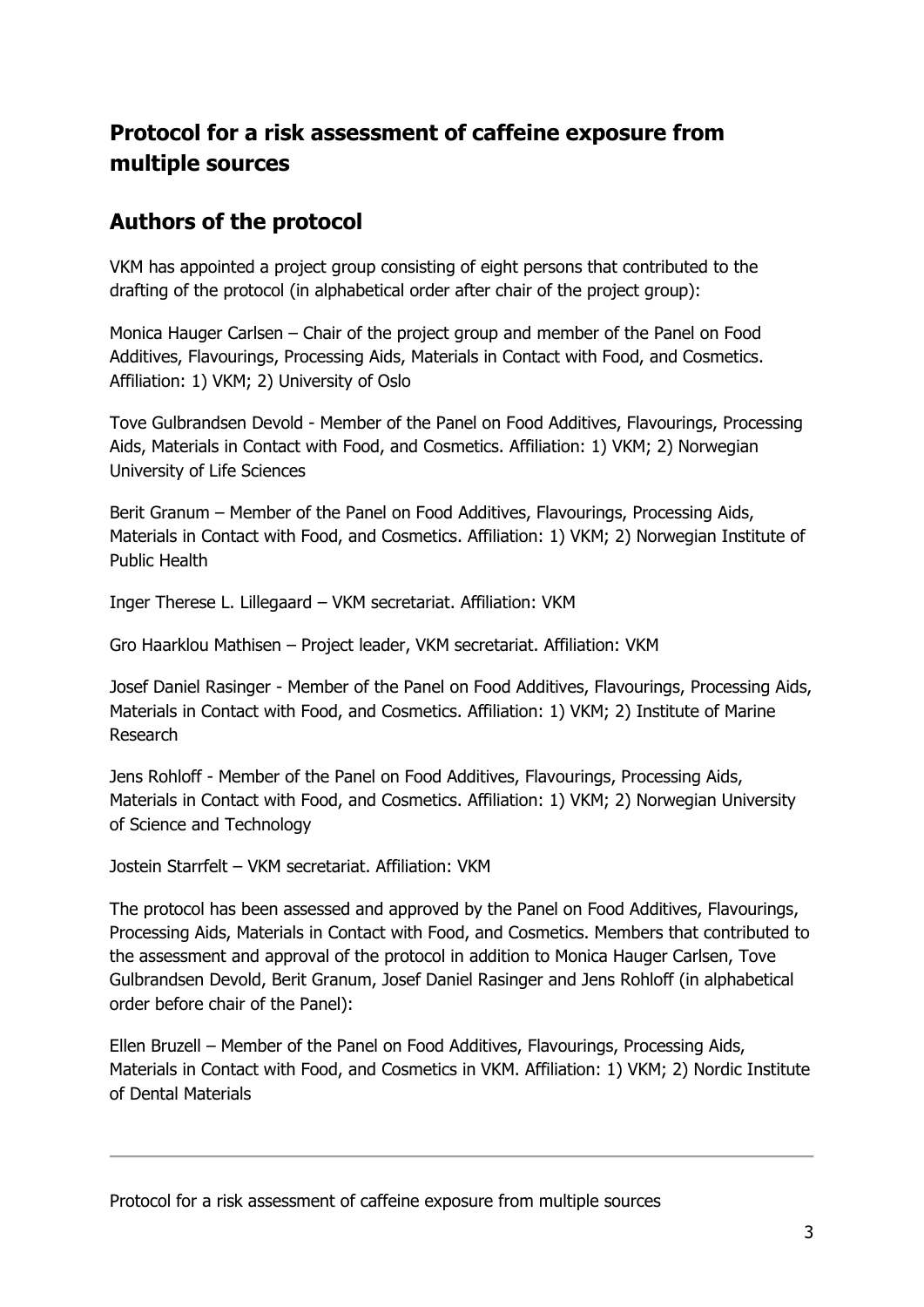Camilla Svendsen - Member of the Panel on Food Additives, Flavourings, Processing Aids, Materials in Contact with Food, and Cosmetics. Affiliation: 1) VKM; 2) Norwegian Institute of Public Health

Trine Husøy – Chair of the Panel on Food Additives, Flavourings, Processing Aids, Materials in Contact with Food, and Cosmetics. Affiliation: 1) VKM; 2) Norwegian Institute of Public **Health** 

## **Competence of VKM experts**

Persons working for VKM, either as appointed members of the Committee or as external experts, do this by virtue of their scientific expertise, not as representatives for their employers or third party interests. The Civil Services Act instructions on legal competence apply for all work prepared by VKM.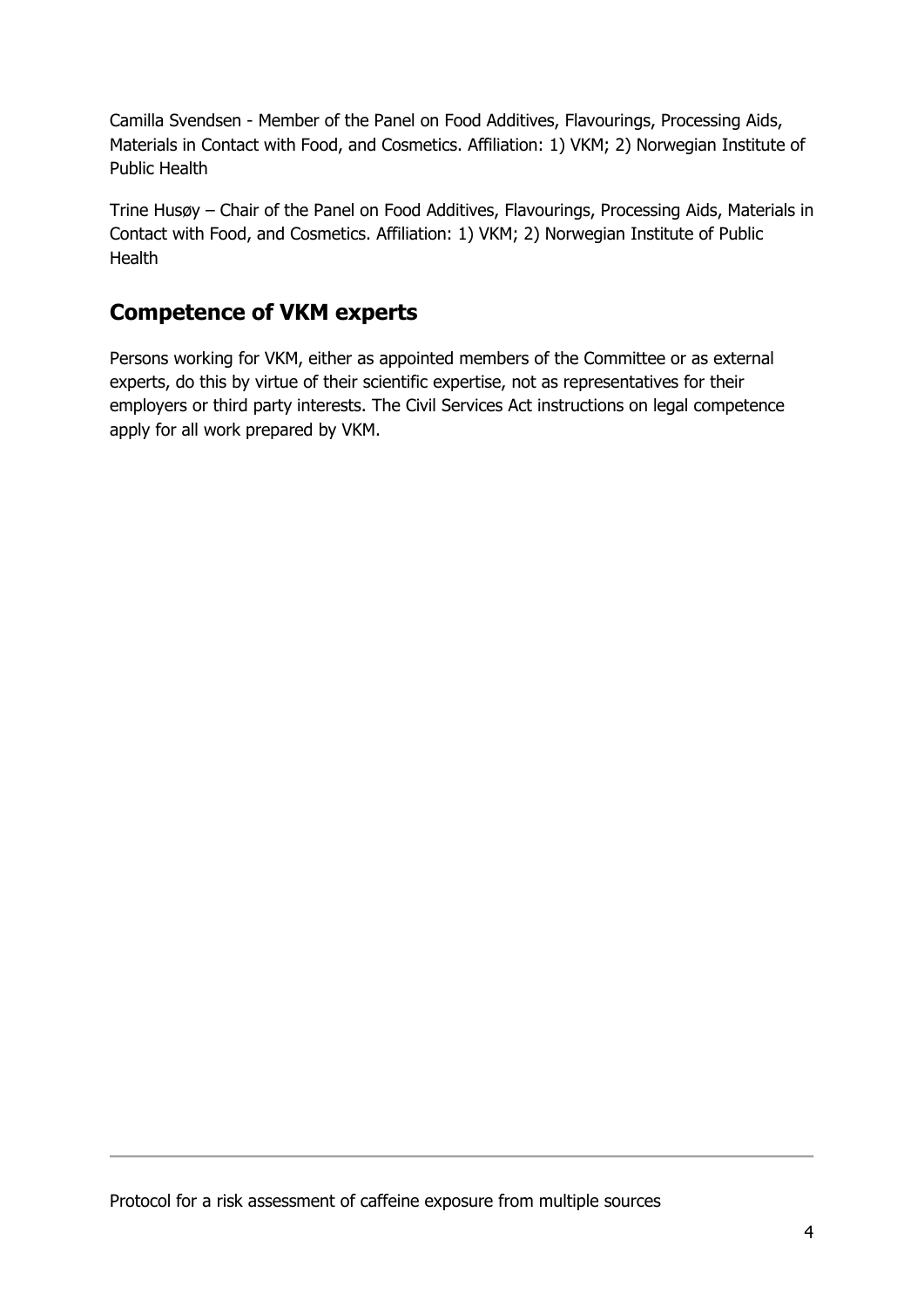# **Table of Contents**

|                | Protocol for a risk assessment of caffeine exposure from multiple sources 1 |  |  |
|----------------|-----------------------------------------------------------------------------|--|--|
|                |                                                                             |  |  |
| 1              |                                                                             |  |  |
| 1.1            |                                                                             |  |  |
| 1.2            |                                                                             |  |  |
| 1.3            |                                                                             |  |  |
| 1.4            |                                                                             |  |  |
| $\overline{2}$ |                                                                             |  |  |
| 2.1            |                                                                             |  |  |
| 2.2            |                                                                             |  |  |
| 2.3            |                                                                             |  |  |
| 2.4            |                                                                             |  |  |
|                | 2.4.1                                                                       |  |  |
|                | 2.4.2                                                                       |  |  |
|                | 2.4.2.1                                                                     |  |  |
|                |                                                                             |  |  |
| 2.5            |                                                                             |  |  |
| 2.6            |                                                                             |  |  |
| 3              |                                                                             |  |  |
| 3.1            |                                                                             |  |  |
| 3.2            |                                                                             |  |  |
|                | 3.2.1 Literature search, publication selection and data extraction 17       |  |  |
|                | 3.2.1.1                                                                     |  |  |
|                |                                                                             |  |  |
| 3.3            |                                                                             |  |  |
|                | 3.3.1                                                                       |  |  |
|                |                                                                             |  |  |
|                | 3.3.2.1                                                                     |  |  |
|                | 3.3.2.2                                                                     |  |  |
|                | 3.3.2.3                                                                     |  |  |
| 3.4            |                                                                             |  |  |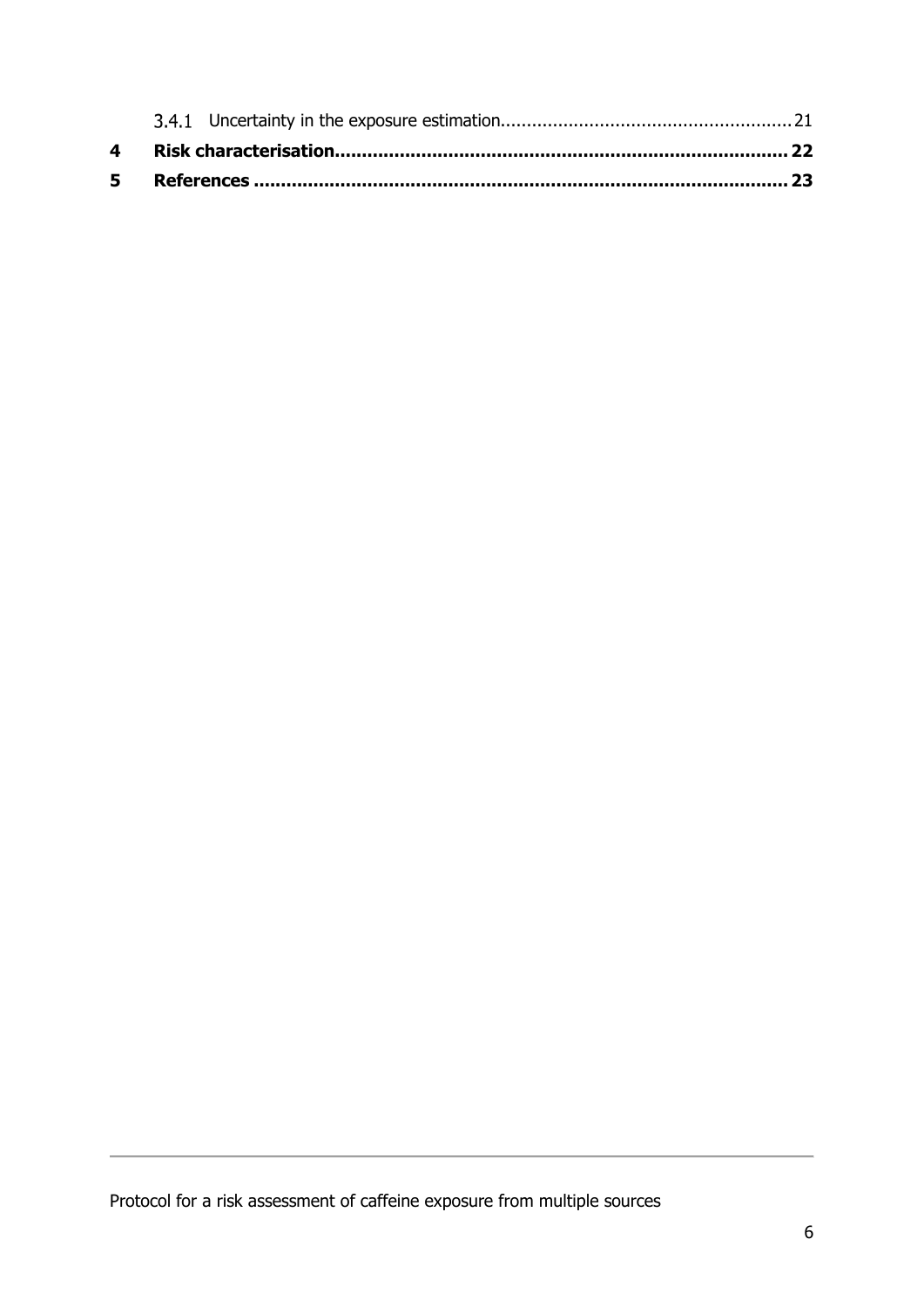# <span id="page-6-0"></span>Abbreviations and glossary

| bw          | bodyweight                                              |
|-------------|---------------------------------------------------------|
| <b>EFSA</b> | European Food Safety Authority                          |
| GI          | gastrointestinal                                        |
| <b>LOD</b>  | limit of detection                                      |
| LOQ         | limit of quantification                                 |
| <b>OHAT</b> | The Office of Health Assessment and Translation         |
| <b>PCPs</b> | personal care products                                  |
| <b>RCT</b>  | randomised controlled trial                             |
| <b>RF</b>   | retention factor                                        |
| <b>RoB</b>  | risk of bias                                            |
| <b>VKM</b>  | Norwegian Scientific Committee for Food and Environment |

#### **External exposure**

Caffeine reaching the physical barriers of the body, either through diet or oral and dermal application of PCPs.

#### **Food**

The term food includes food items and beverages; it does not include dietary supplements or medicines.

#### **Total internal exposure**

The total amount of absorbed caffeine, that is, from the GI-tract and the skin.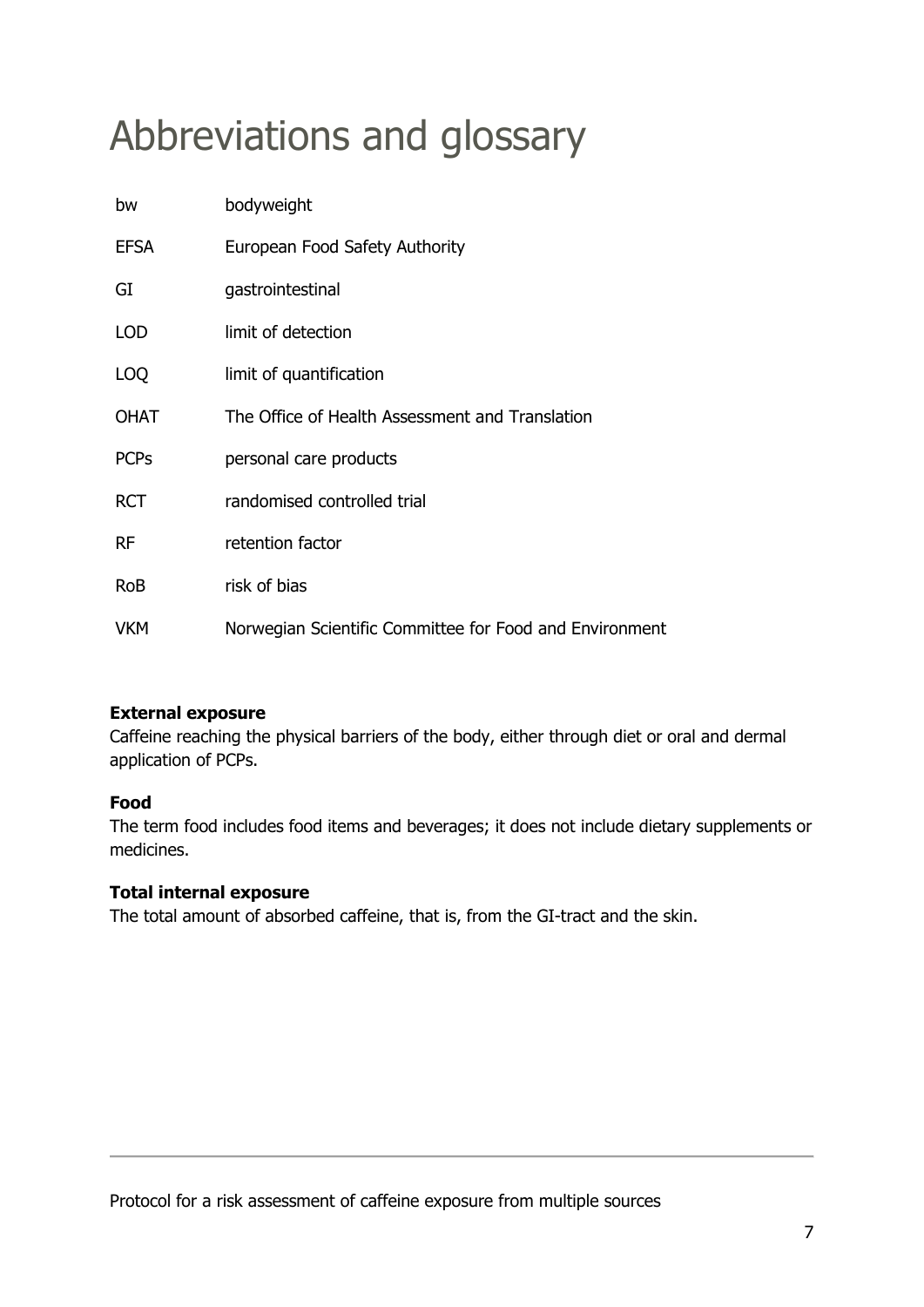# <span id="page-7-0"></span>1 Introduction

# <span id="page-7-1"></span>**1.1 Background**

In our daily lives, we are exposed to caffeine from several sources. Food, dietary supplements and personal care products (PCPs) are examples of potential caffeine sources. Estimations of the Norwegian population's total caffeine exposure, therefore, needs to include multiple sources. To our knowledge, risk assessments including exposure estimates for caffeine from multiple sources have not been performed previously.

With this background, the Panel on Food Additives, Flavourings, Processing Aids, Materials in Contact with Food, and Cosmetics of the Norwegian Scientific Committee for Food and Environment (VKM) has self-initiated a risk assessment of caffeine including caffeine exposure estimates from multiple sources.

## <span id="page-7-2"></span>**1.2 Terms of reference**

The overall aim is to examine whether the total caffeine exposure from multiple sources constitutes a health risk to the Norwegian population.

The objectives:

- Estimate caffeine exposure from multiple sources
	- o Identify food and PCPs that contain caffeine and compile, evaluate and decide the caffeine concentrations.
	- o Estimate the intake of caffeine containing foods and use of caffeine containing PCPs.
	- o Estimate the total caffeine exposure from multiple sources including food and PCPs, for different groups in the Norwegian population.
	- o Identify the caffeine sources that contribute to the estimated exposure due to high consumption and/or high concentration.
	- o Identify and describe uncertainties related to the outcome of the exposure estimation.
- Evaluate whether new studies indicate a need for revision of the caffeine doses reported «not to give rise to safety concern» (EFSA, 2015) or if these may be used as reference points for toxicity.
- Characterise risks related to estimated caffeine exposure for different groups in the Norwegian population.
- Identify and describe main knowledge gaps that may have an impact on the conclusions.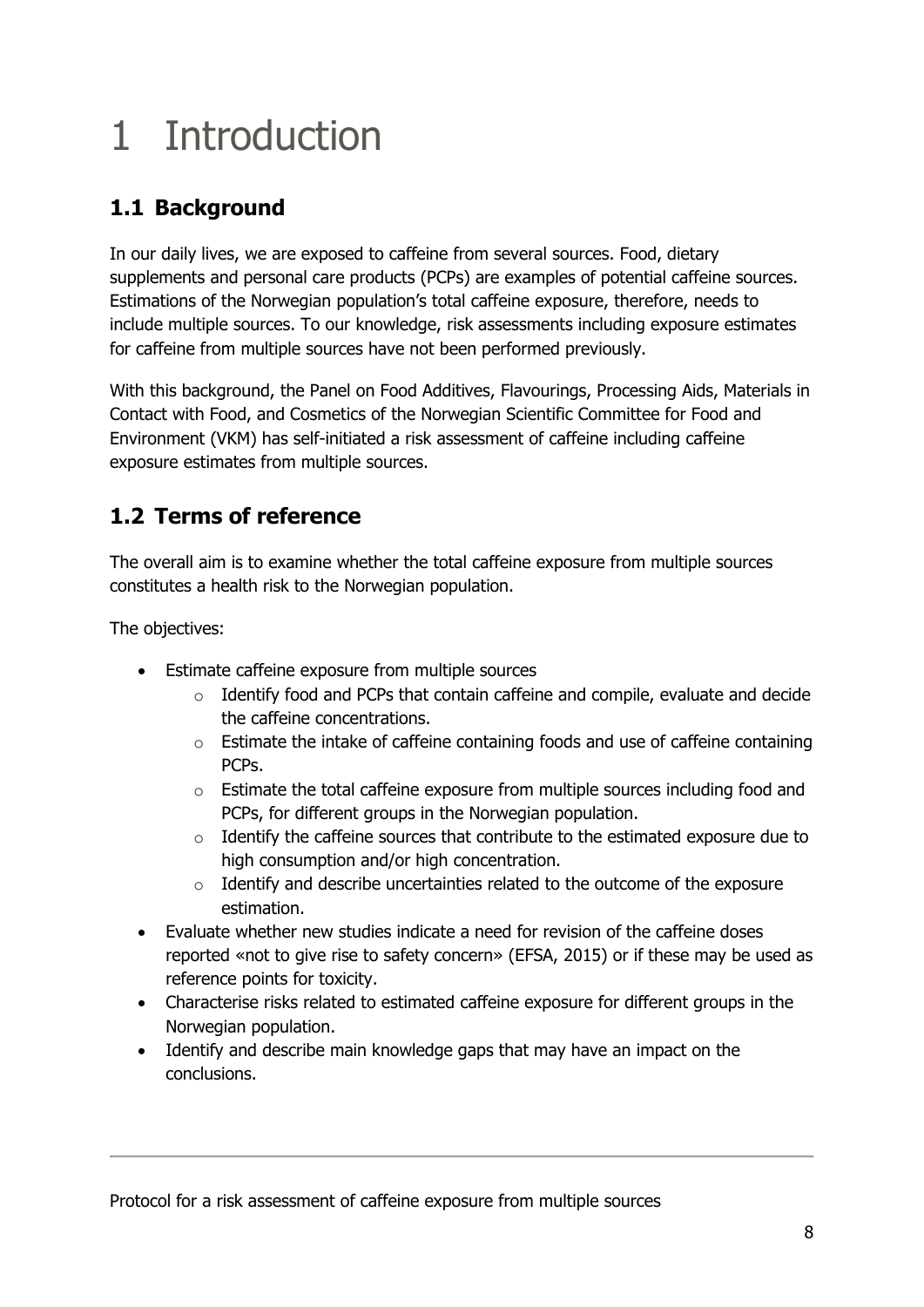## <span id="page-8-0"></span>**1.3 Target population**

The Norwegian population, including children (from 4 years), adolescents, women and men.

## <span id="page-8-1"></span>**1.4 Limitations to risk assessment**

Children aged 0 to <4 years will not be included.

The literature search for the hazard assessment will be limited to randomised controlled trials (RCTs) as this study design may provide data on causal relationship and, therefore, may be used to identify and characterise effects.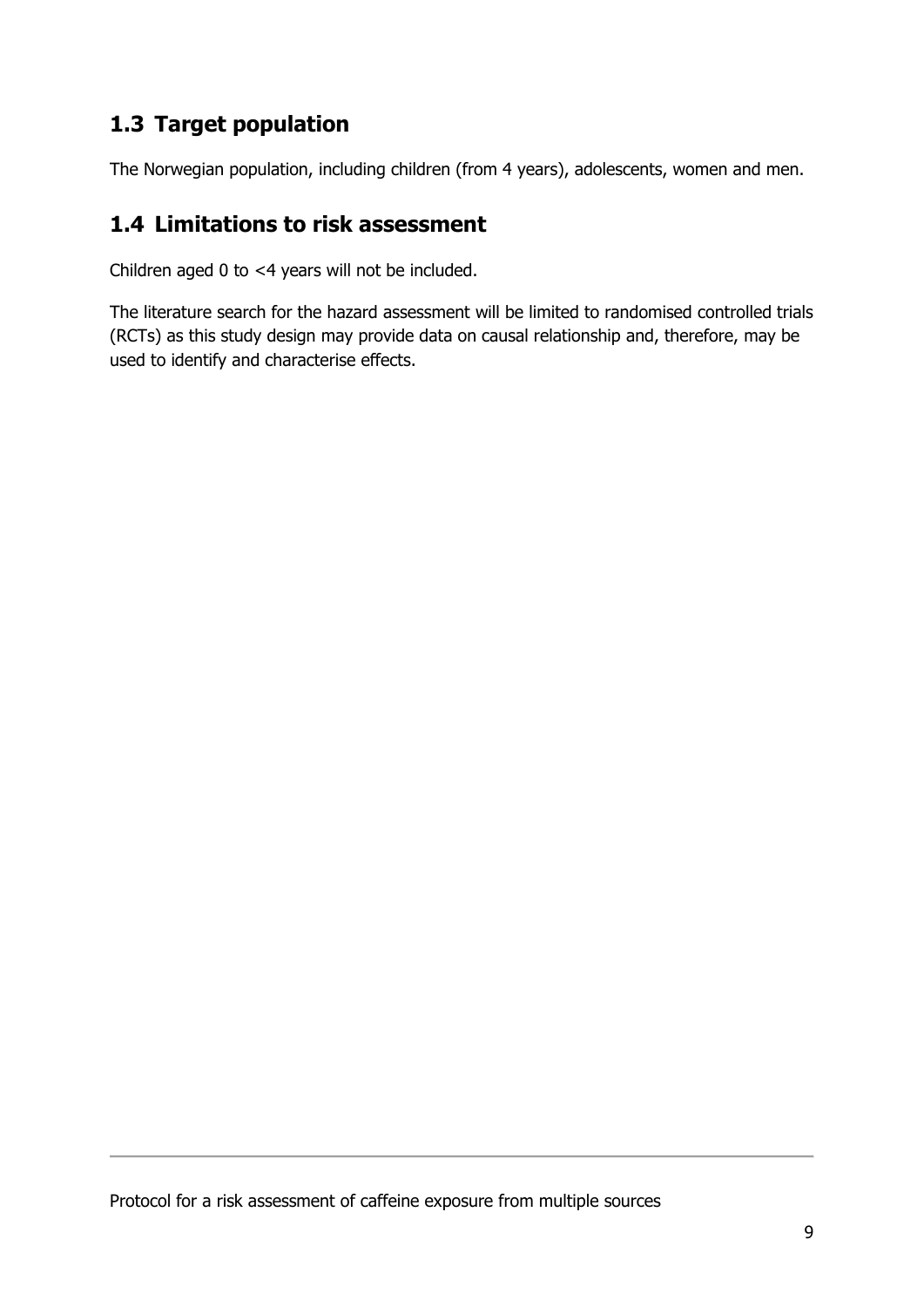# <span id="page-9-0"></span>2 Hazard identification and characterisation

Caffeine doses «not to give rise to safety concern» have been reported by EFSA (2015). After examining RCTs published in the period January 2015 to November 2018, VKM concluded that there was no need for revision of these doses (VKM et al., 2019). A literature search, covering the period from November 2018 until the search date, will be performed to evaluate whether new studies indicate a need for revision of the caffeine doses «not to give rise to safety concern».

## <span id="page-9-1"></span>**2.1 Literature search**

A literature search will be performed to identify RCTs on adverse effects related to caffeine exposure published in the period November 2018 until the search date. An experienced research librarian will perform the literature searches. The search result will be screened based on predefined inclusion criteria (Table 2.1-1).

| Study design<br>Randomised controlled trials |                                         |  |
|----------------------------------------------|-----------------------------------------|--|
| Population                                   | Humans, all age groups, males and       |  |
|                                              | females                                 |  |
| Exposure route                               | Oral and dermal                         |  |
| Intervention                                 | Caffeine                                |  |
| Outcome                                      | Any adverse health effect related to    |  |
|                                              | caffeine                                |  |
| Language of the full text publication        | English, Norwegian, Swedish, Danish and |  |
|                                              | German                                  |  |

#### **Table 2.1-1.** Hazard: inclusion criteria.

#### Screening of titles and abstracts

To ensure reviewer calibration, all reviewers will screen a sample of the retrieved titles and abstracts. Then the reviewers will meet to ensure a consistent application of the inclusion criteria. Following calibration, pairs of reviewers will screen titles and abstracts independently. A publication should be included, when there is doubt about whether the publication meets the eligibility criteria.

#### Screening of full texts

A sample of the full text publications that have passed the initial screening (title and abstract), will be screened by all reviewers to ensure calibration of reviewers. Following calibration, pairs of reviewers will screen the full text publications independently. In case of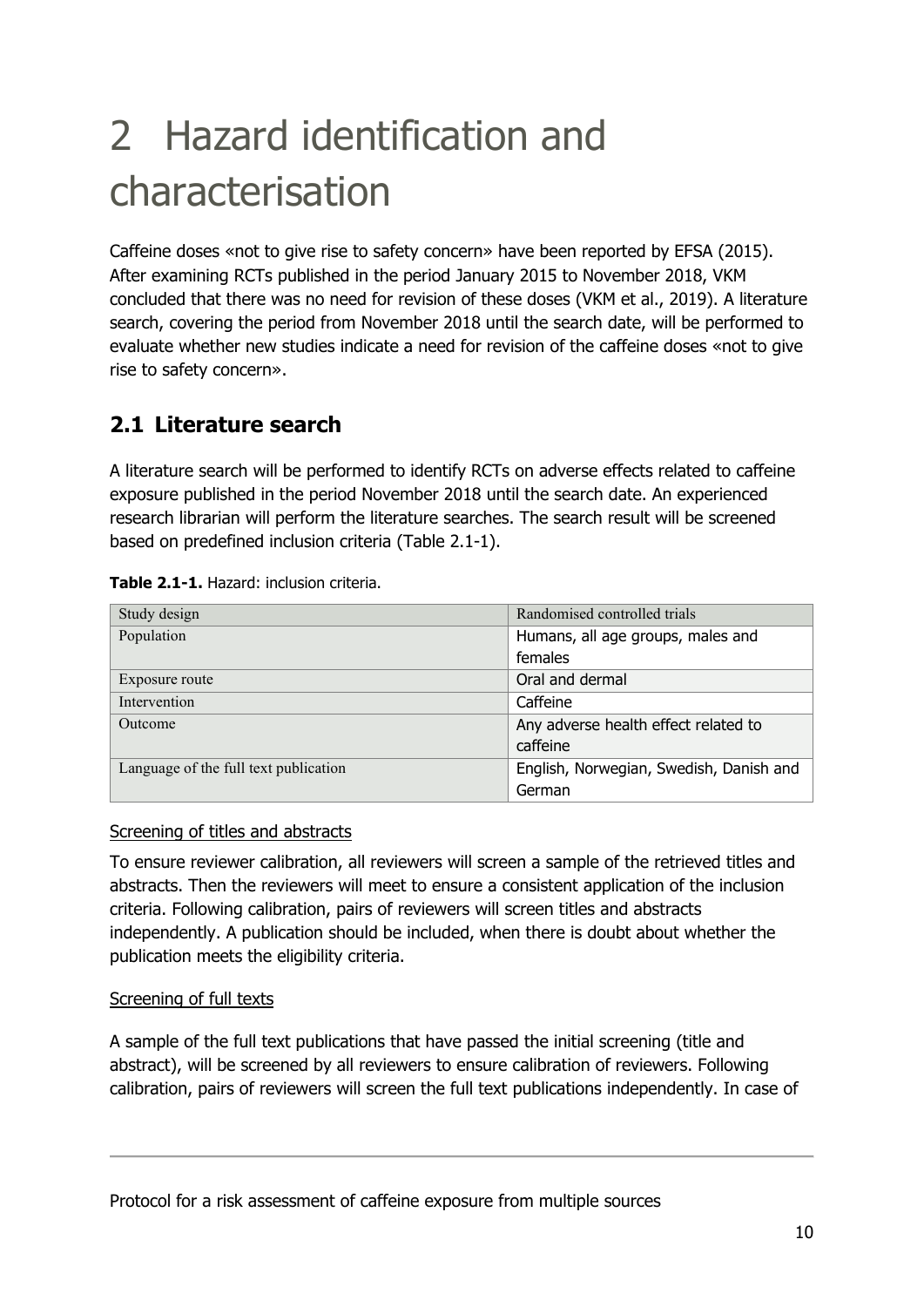disagreement, the two reviewers will discuss the paper to reach consensus. If the disagreement persists, the Panel will reach a final decision.

An overview of the results of the study selection will be presented in a flowchart.

## <span id="page-10-0"></span>**2.2 Data extraction**

The data extraction will be performed by one reviewer and checked for quality/consistency by a different reviewer. Data will be extracted using Table 2.2-1.

| Table 2.2-1. Data extraction form for the RCTs. |  |
|-------------------------------------------------|--|
|-------------------------------------------------|--|

## **Study characteristics** • Title • Author(s) • Year • Country • Funding • Reported conflict of interest **Methods/intervention** • Type of blinding • Method for randomisation • Intervention • Intervention design (amount applied, frequency of application) • Number of exposed/non-exposed **Participants** • Number of participants (invited, accepted, drop-out, included in follow-up if applicable) • Inclusion/exclusion criteria for participants • Completion rate • Gender • Age • Confounders and other variables as reported • Health status and socioeconomic status of participants • Other **Results** • Reported outcome • Parameters measured and methods used • Measurement time points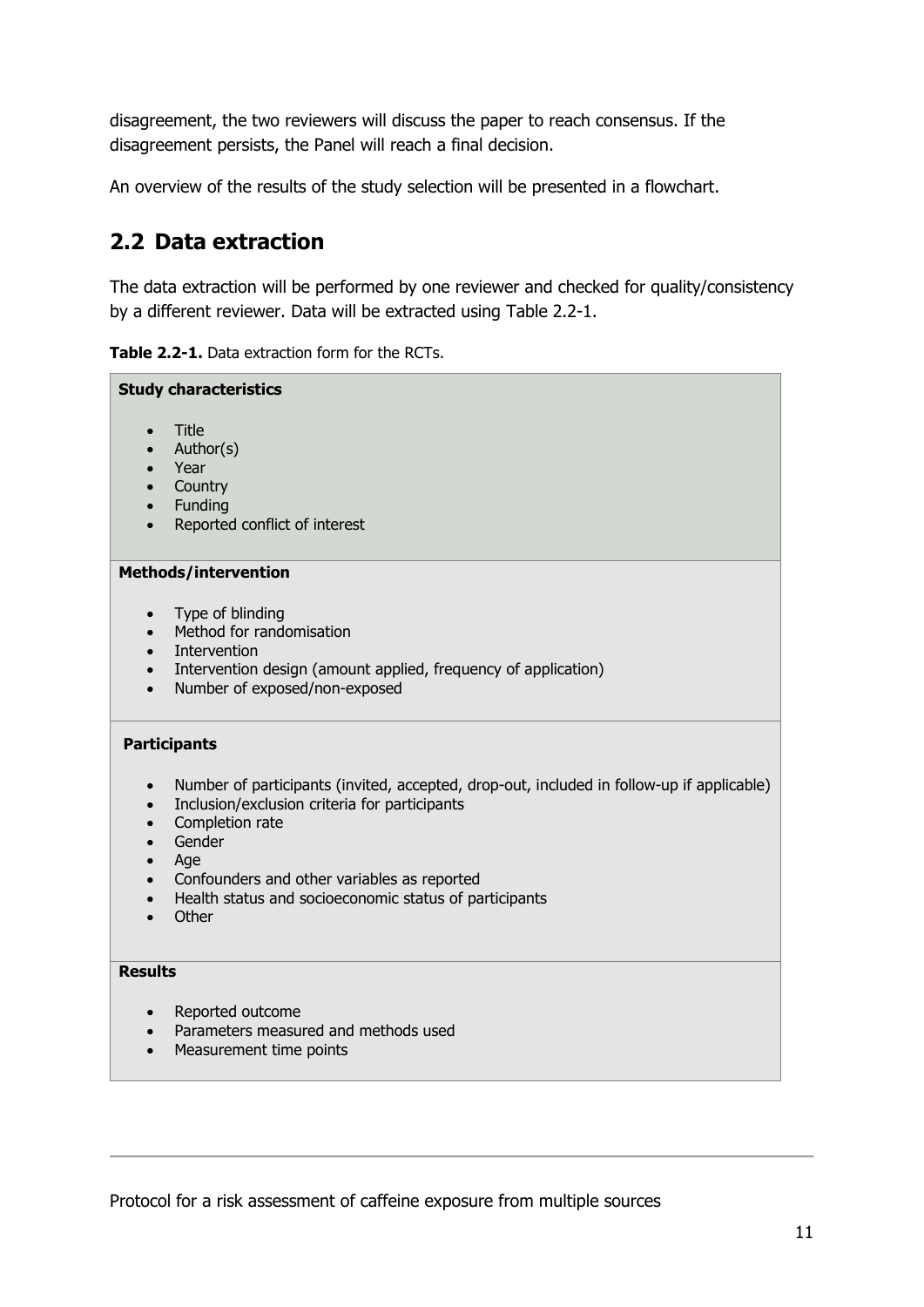#### **Statistical analysis**

- Power analysis
- Statistical test

<span id="page-11-0"></span>**Comments**

## **2.3 Evaluation of internal validity**

The included RCTs will be divided between pairs of reviewers for evaluation of internal validity/risk of bias (RoB) as described in "Handbook for Conducting a Literature-Based Health Assessment Using OHAT Approach for Systematic Review and Evidence Integration" (OHAT, 2019). The questions to be addressed are:

- 1. Was administered dose or exposure level adequately randomised?
- 2. Were subjects blinded to the study group during the study?
- 3. Were research personnel blinded to the study group during the study?
- 4. Were outcome data complete without attrition or exclusion from analysis?
- 5. Can we be confident in the exposure characterisation?
- 6. Can we be confident in the outcome assessment?
- 7. Were all measured outcomes reported?
- 8. Were there no other potential threats to internal validity?

The criteria for the response options, specified in the handbook, will be used. When information is inadequate or not available, the response will be "Not reported" (NR). Response options and symbols (in parentheses) are:

- Definitely low risk of bias  $(++)$
- Probably low risk of bias  $(+)$
- Probably high risk of bias/not reported  $(NR)$   $(-)$
- Definitely high risk of bias  $(--)$

Questions 1-3 and 5-7 will be rated as key questions whereas questions number 4 and 8 are non-key questions. The rating of key and non-key questions will be integrated to classify the studies in tiers 1 to 3 corresponding to decreasing levels of internal validity.

Tier 1:

- All the key questions are scored  $+$  / $+$ AND
- No more than one non-key question is scored AND
- No non-key question is scored  $-$  –

Tier 2:

• All the other combinations not falling under tier 1 or 3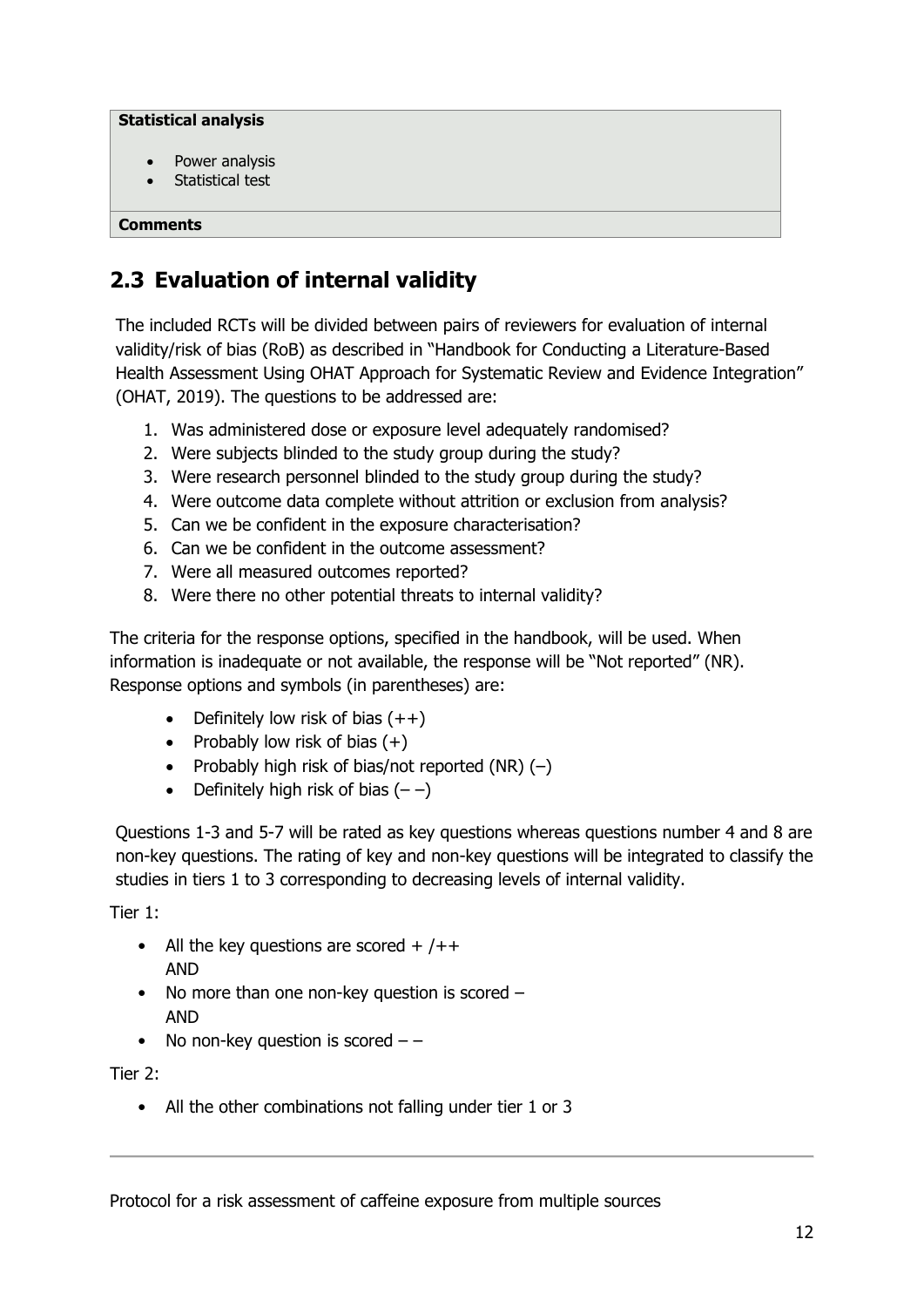Tier 3:

- Any key or any non-key question is scored  $-$  OR
- More than one key question is scored –

## <span id="page-12-0"></span>**2.4 Evidence synthesis and rating the confidence in evidence**

### <span id="page-12-1"></span>**Evidence synthesis**

The main results on adverse health outcomes will be presented in summary of findings tables.

### <span id="page-12-2"></span>**2.4.2 Rating of confidence in evidence**

#### <span id="page-12-3"></span>2.4.2.1 Initial level of confidence in evidence

For each study, an initial confidence rating will be determined by the ability of the study design to ensure that exposure preceded and was associated with the outcome. The following four study design features will be evaluated to determine the initial level of confidence for each study (OHAT, 2019):

"

- the exposure to the substance is experimentally controlled
- the exposure assessment demonstrates that exposures occurred prior to the development of the outcome (or concurrent with aggravation/amplification of an existing condition)
- the outcome is assessed on the individual level (i.e., not through population aggregate data)
- an appropriate comparison group is included in the study"

Fulfilment of all features will receive an initial rating of high confidence  $(+++)$ . Lower ratings, i.e. moderate  $(+++)$ , low  $(+)$  or very low  $(+)$ , correspond to the number of features fulfilled. Studies rated high or moderate will be included for further analysis. Studies rated low or very low will be excluded.

### <span id="page-12-4"></span>2.4.2.2 Overall confidence in evidence

Factors that may downgrade or upgrade the initial level of confidence in evidence will be evaluated for each study. Factors that may downgrade the initial level of confidence are:

- Internal validity/risk of bias
- Bias related to funding/conflict of interest
- Unexplained inconsistency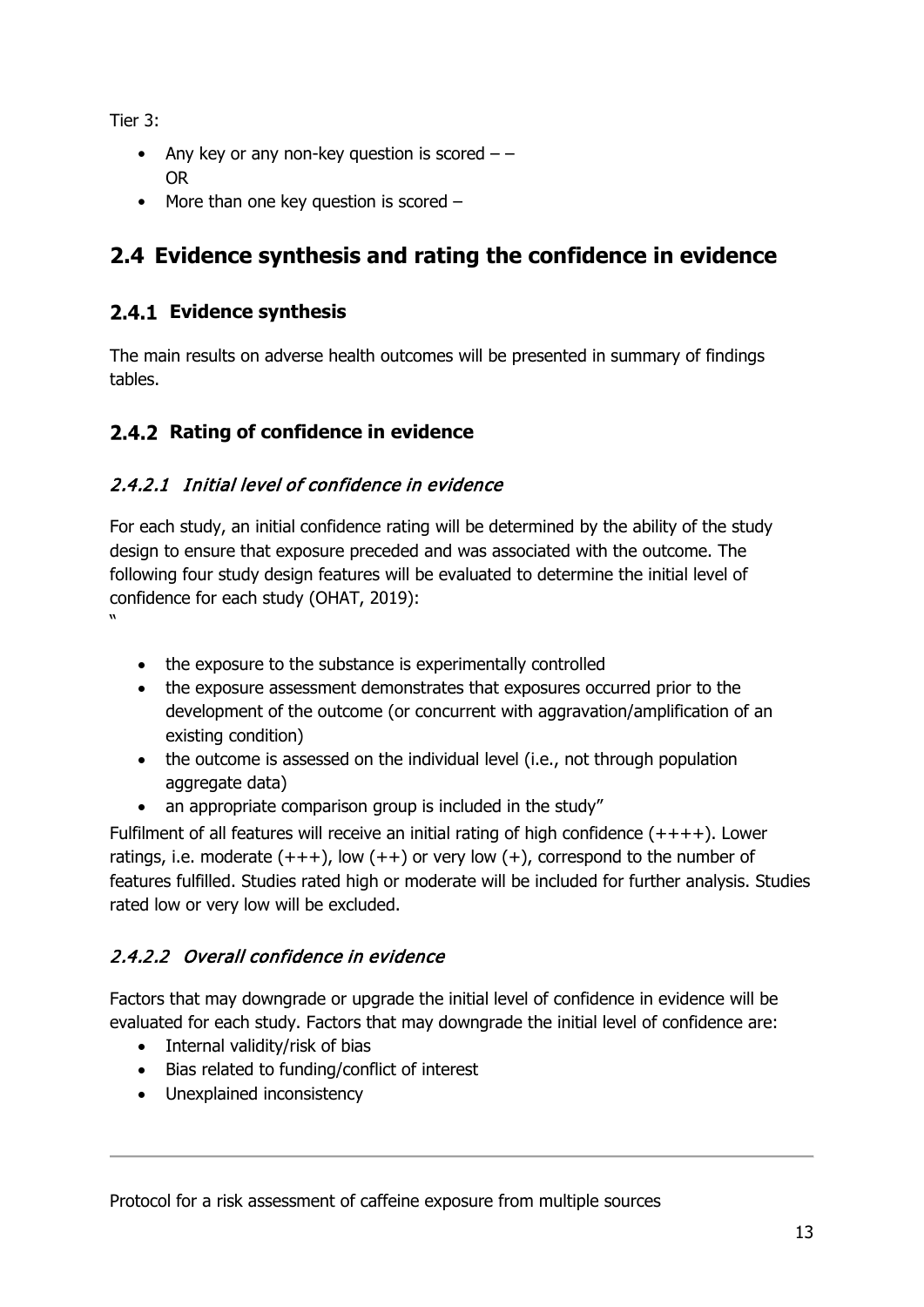• Imprecision

Factors that may upgrade the initial level of confidence are:

- Large magnitude of effect (e.g., incidence, degrees of severity)
- The presence of a dose-response relationship
- Residual confounding (if a study reports an effect or association despite the presence of residual confounding, confidence in the association is increased)
- Consistency across study design type/dissimilar populations for the relevant studies combined

Following downgrading and upgrading, for each study the confidence in the evidence for a given effect will be determined using the following terms (OHAT, 2019): "

- High confidence (++++) in the association between exposure to the substance and the outcome. The true effect is highly likely to be reflected in the apparent relationship.
- Moderate confidence  $(+++)$  in the association between exposure to the substance and the outcome. The true effect may be reflected in the apparent relationship.
- Low confidence  $(++)$  in the association between exposure to the substance and the outcome. The true effect may be different from the apparent relationship.
- Very low confidence (+) in the association between exposure to the substance and the outcome. The true effect is highly likely to be different from the apparent relationship."

Next, all studies addressing a given outcome will be grouped, and the overall level of confidence in evidence across all studies will be determined using the same rating terms as for single studies.

# <span id="page-13-0"></span>**2.5 Level of evidence for health effect**

The confidence ratings (3.4.2.2) will be translated into level of evidence for health effect according to OHAT (2019). Five descriptors are used to categorise the level of evidence: "high," "moderate," "low," "evidence of no health effect," and "inadequate evidence". The definition of the descriptors, as given by OHAT (2019), is as follows: "

- High Level of Evidence. There is high confidence in the body of evidence for an association between exposure to the substance and the health outcome(s).
- Moderate Level of Evidence. There is moderate confidence in the body of evidence for an association between exposure to the substance and the health outcome(s).
- Low Level of Evidence. There is low confidence in the body of evidence for an association between exposure to the substance and the health outcome(s), or no data are available.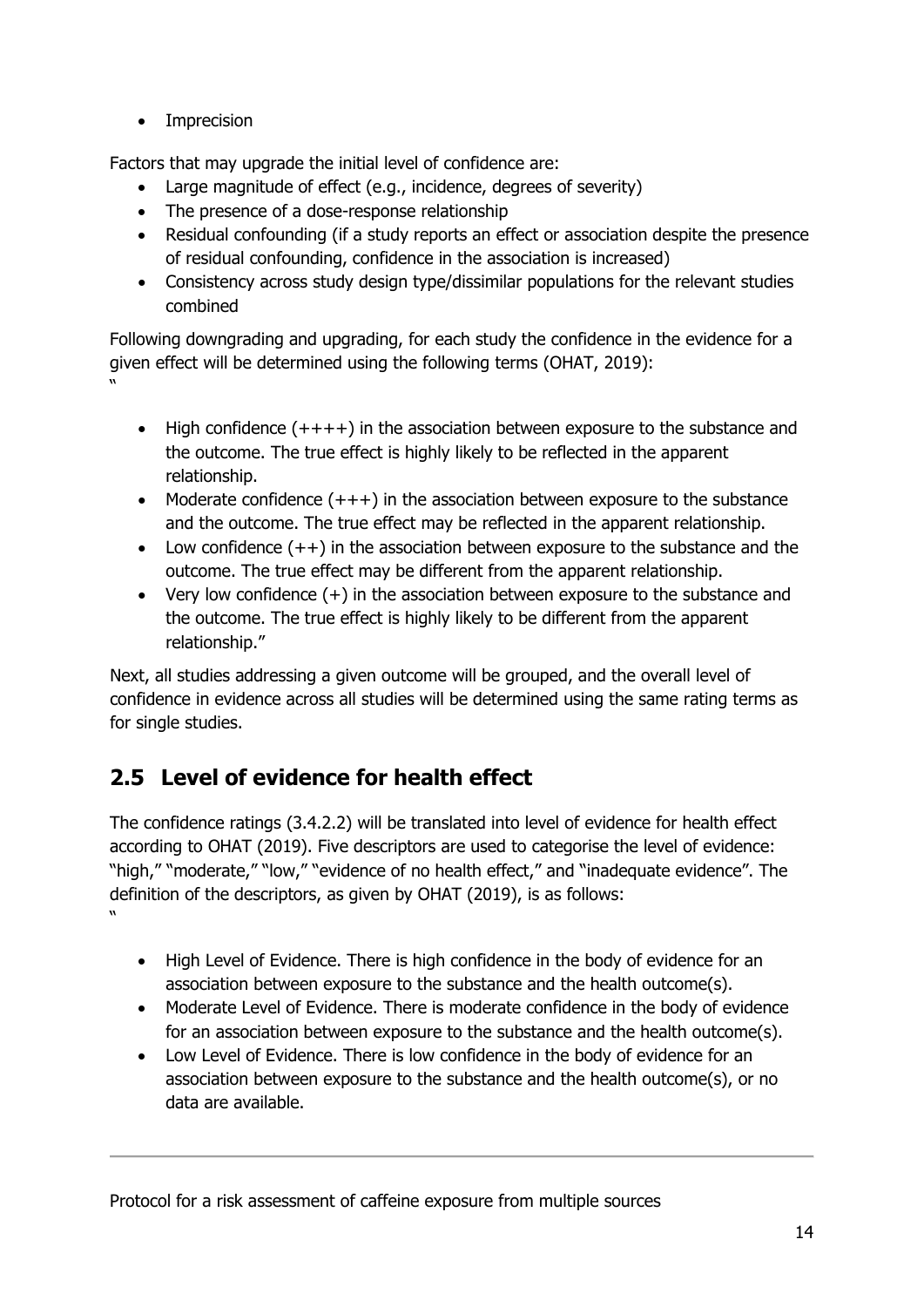- Evidence of No Health Effect. There is high confidence in the body of evidence that exposure to the substance is not associated with the health outcome(s).
- Inadequate Evidence. There is insufficient evidence available to assess if the exposure to the substance is associated with the health outcome(s)".

## <span id="page-14-0"></span>**2.6 Uncertainty in the hazard identification and characterisation**

Factors that may cause under- or overestimation of the reference points for adverse health effects will be identified and described qualitatively.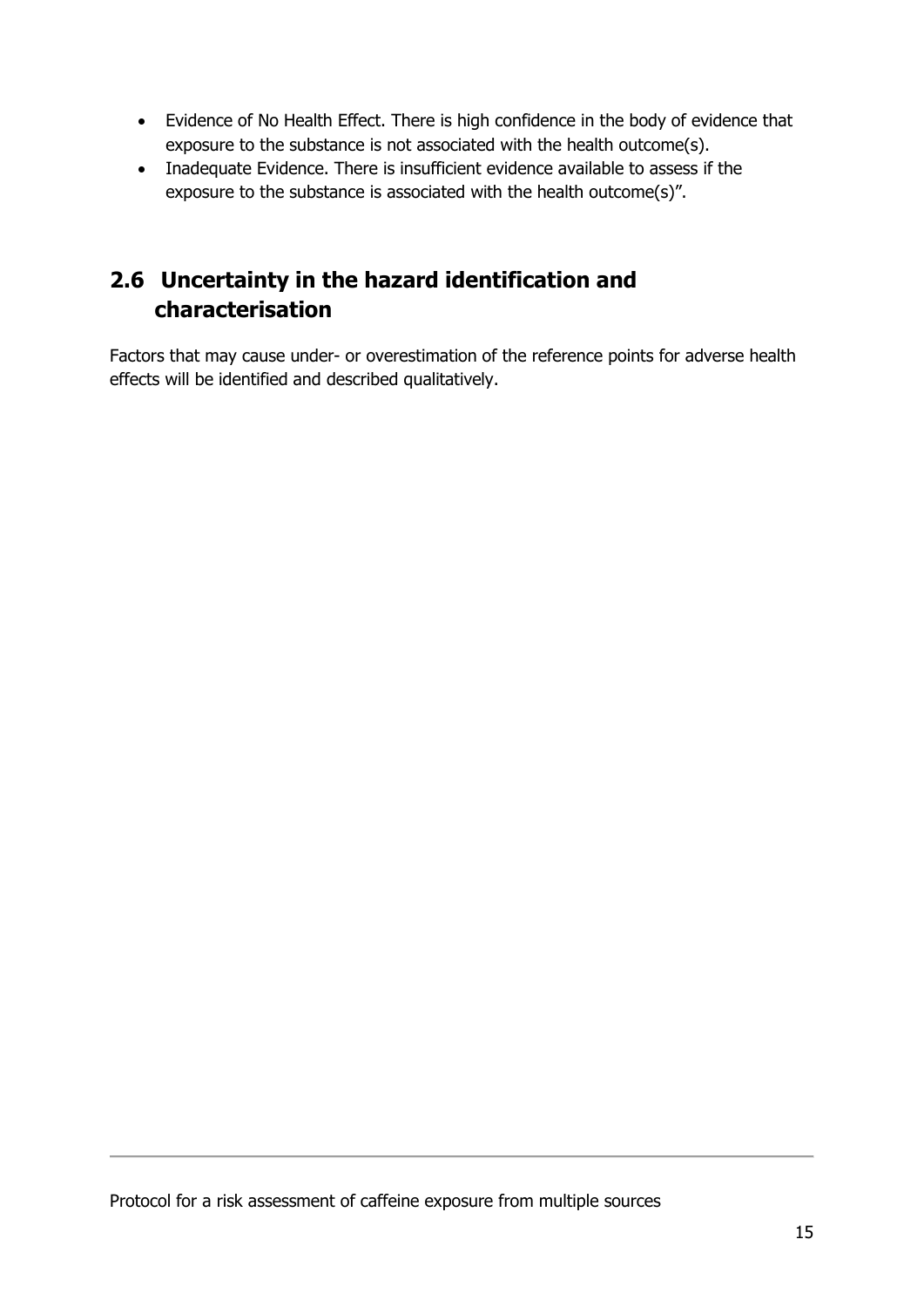# <span id="page-15-0"></span>3 Exposure assessment

Caffeine exposure, from diet as well as from oral and dermal application of PCPs, will be included in the exposure estimates. Caffeine reaching the physical barriers of the body, either through diet or oral and dermal application of PCPs, is defined as **external exposure**. The total amount of absorbed caffeine, that is, from the GI-tract and the skin, is defined as total **internal exposure**. External and total internal caffeine exposure will be estimated. In addition, scenarios for caffeine exposure from drugs and dietary supplements will be included.

## <span id="page-15-1"></span>**3.1 Research questions**

An overview of the research questions is given in Table 3.1-1.

| Table 3.1-1. Exposure assessment: research questions. |  |  |  |  |  |
|-------------------------------------------------------|--|--|--|--|--|
|-------------------------------------------------------|--|--|--|--|--|

|                                                  | <b>Research questions</b>                                                                          |
|--------------------------------------------------|----------------------------------------------------------------------------------------------------|
| <b>Occurrence</b>                                | Which foods and PCPs<br>contain caffeine?<br>What are the concentrations<br>of caffeine in food?   |
|                                                  | What are the concentrations<br>of caffeine in PCPs?                                                |
|                                                  | What are the estimated<br>intakes of caffeine-containing<br>food?                                  |
| <b>Estimated intakes of food and use of PCPs</b> | What is the estimated use of<br>caffeine-containing PCPs<br>(amount used and frequency<br>of use)? |
|                                                  | What is the external<br>exposure to caffeine from the<br>diet?                                     |
|                                                  | What is the dermal external<br>exposure to caffeine from<br>PCP <sub>s</sub> ?                     |
| <b>Exposure</b>                                  | What is the oral external<br>exposure to caffeine from<br>PCP <sub>s</sub> ?                       |
|                                                  | What are the oral and dermal<br>absorption factors for<br>caffeine?                                |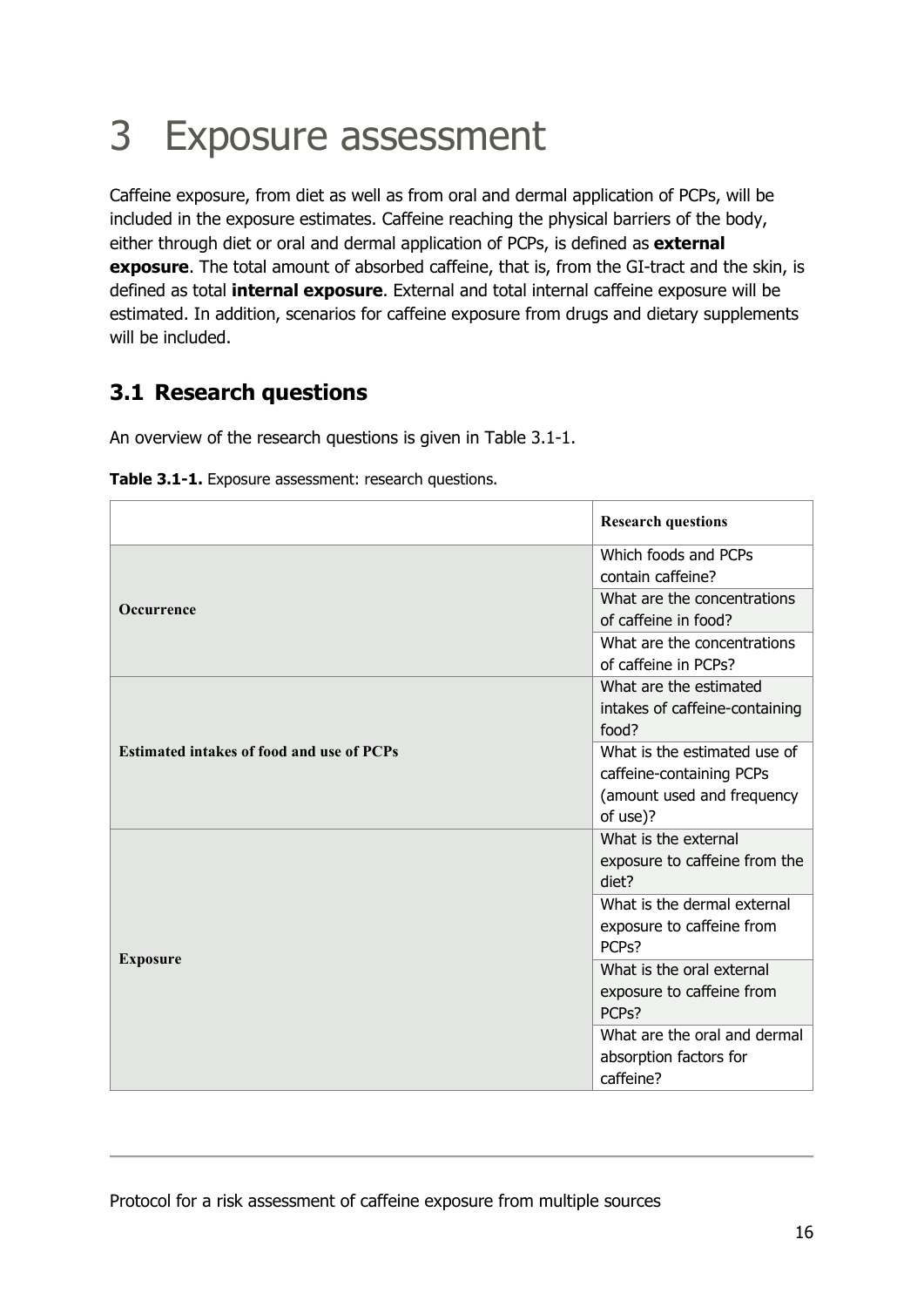| What is the total internal   |
|------------------------------|
| caffeine exposure from food  |
| and PCPs?                    |
| What are the exposure        |
| scenarios including caffeine |
| containing dietary           |
| supplements and drugs?       |

## <span id="page-16-0"></span>**3.2 Occurrence**

We aim to identify caffeine containing food and PCPs, and the caffeine concentrations, through searches. For food, data from food composition tables and scientific publications will be included. For PCPs, European data from scientific publications will be included.

The compiling of food caffeine data will be done according to the guidelines from Greenfield and Southgate 2003 (Greenfield and Southgate, 2003). Thus, searches will be done in Nordic, other European and the USDA food composition tables, in that order. Food composition data from recent analytical projects will be evaluated as more reliable than older values.

### <span id="page-16-1"></span>**Literature search, publication selection and data extraction**

Literature searches will be performed to identify publications reporting caffeine concentrations in food and PCPs. An experienced research librarian will perform the literature searches.

### <span id="page-16-2"></span>3.2.1.1 Publication selection

The retrieved literature will be screened based on the criteria presented in Table 3.2.1.1-1.

| Literature screening for data on caffeine concentrations in food and PCPs |                                                            |  |
|---------------------------------------------------------------------------|------------------------------------------------------------|--|
| <b>Outcome of interest</b>                                                | Concentration data on caffeine in food and PCPs.           |  |
|                                                                           | Biomonitoring studies related to caffeine exposure.        |  |
| Language of the full text                                                 | English, German, Norwegian, Swedish and Danish             |  |
| <b>Publication type</b>                                                   | Scientific articles, reports, risk assessments and posters |  |

**Table 3.2.1.1-1**. Exposure: inclusion criteria.

Screening of titles and abstracts

To ensure reviewer calibration, all reviewers will screen a sample of the retrieved titles and abstracts. Then the reviewers will meet to ensure a consistent application of the eligibility criteria. Following calibration, pairs of reviewers will screen titles and abstracts independently. A publication should be included, when there is doubt about whether the publication meets the eligibility criteria.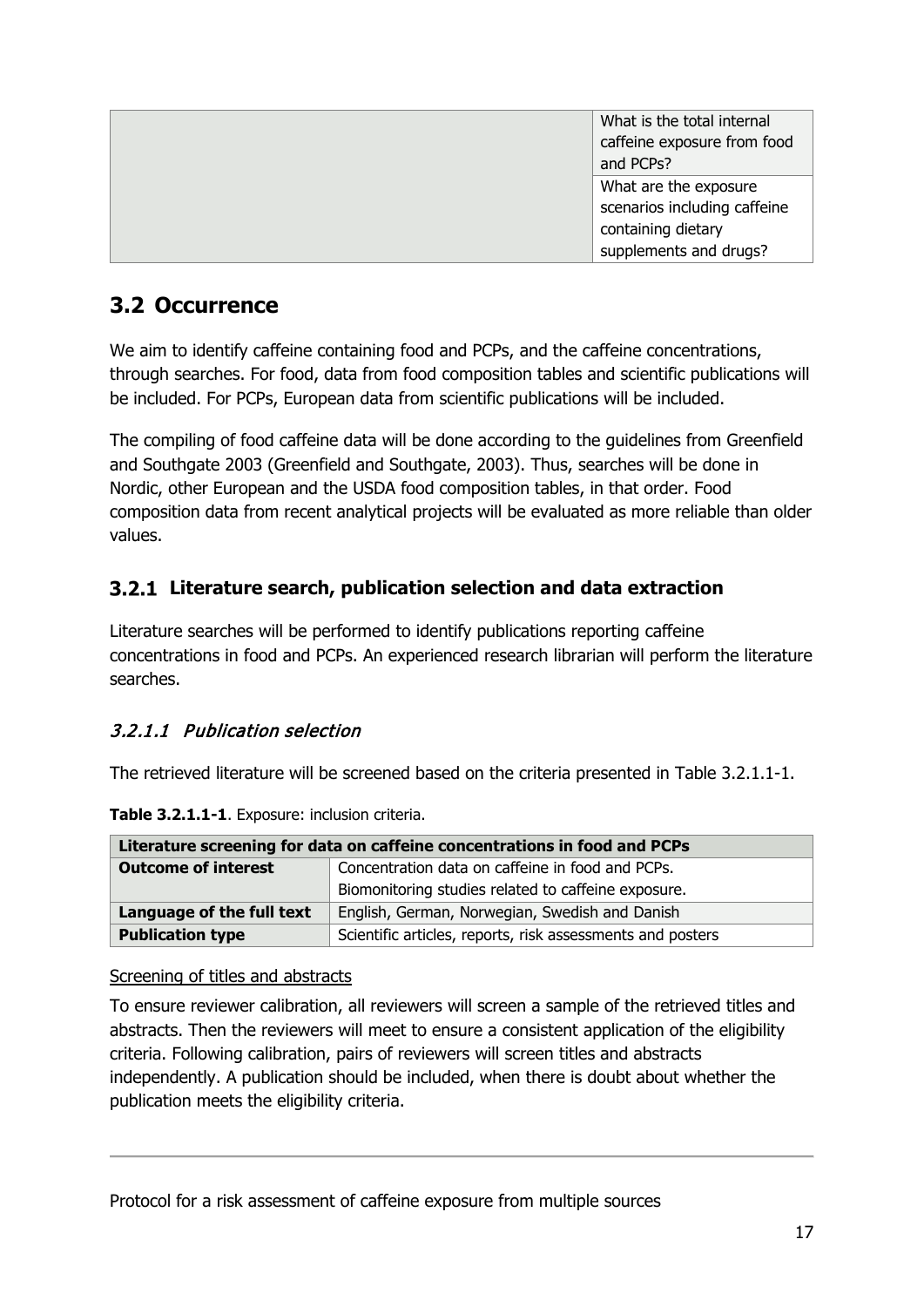#### Screening of full texts

A sample of the full text publications that have passed the initial screening (title and abstract), will be screened by all reviewers to ensure calibration of reviewers. Following calibration, pairs of reviewers will screen the full text publications independently. In case of disagreement, the two reviewers will discuss the paper to reach consensus. If the disagreement persists, the Panel will reach a final decision. An overview of the results of the study selection will be presented in a flowchart.

#### Evaluation of data quality

For all included studies, the data quality will be evaluated. An overview of the questions addressed in the evaluation of data quality is given in Table 3.2.1.1-2. The method includes scoring of the sample extraction, the instrumental analysis, the validation of the method and the data presentation. The score will be deduced according to a scale of scores from 1 (lowest quality) to 5 (highest quality). To obtain the total score, the individual scores are weighted: 1/5 from sample extraction, 1/5 from instrumental analysis, and 3/5 from validation and data presentation. Only articles with a total score of  $\geq$  3.5 will be included and used for the exposure assessment. The evaluation of data quality will be performed by one reviewer and checked by a different reviewer.

#### **Table 3.2.1.1-2.** Evaluation of data quality.

| No.            | Question                                                                                                                                                    | <b>Rating (1-5)</b> |
|----------------|-------------------------------------------------------------------------------------------------------------------------------------------------------------|---------------------|
|                | How appropriate was the solvent used for the extraction method?                                                                                             |                     |
| $\overline{2}$ | How appropriate was the instrumental analysis that was used?                                                                                                |                     |
| 3              | Which validation method was used, and how was the data presented<br>(LOD*/LOQ**, internal/external calibration, number of samples, statistical<br>methods)? |                     |
|                | <b>Total score</b> ( $1/5$ x sample extraction+ $1/5$ x instrumental analysis+ $3/5$ x<br>validation and data presentation)                                 |                     |

\*Limit of detection \*\*Limit of quantification

### <span id="page-17-0"></span>3.2.1.2 Data extraction

The data extraction will be performed by one reviewer and checked for quality/consistency by a different reviewer. Data will be extracted using Table 3.2.1.2-1.

**Table 3.2.1.2-1.** Data extraction form.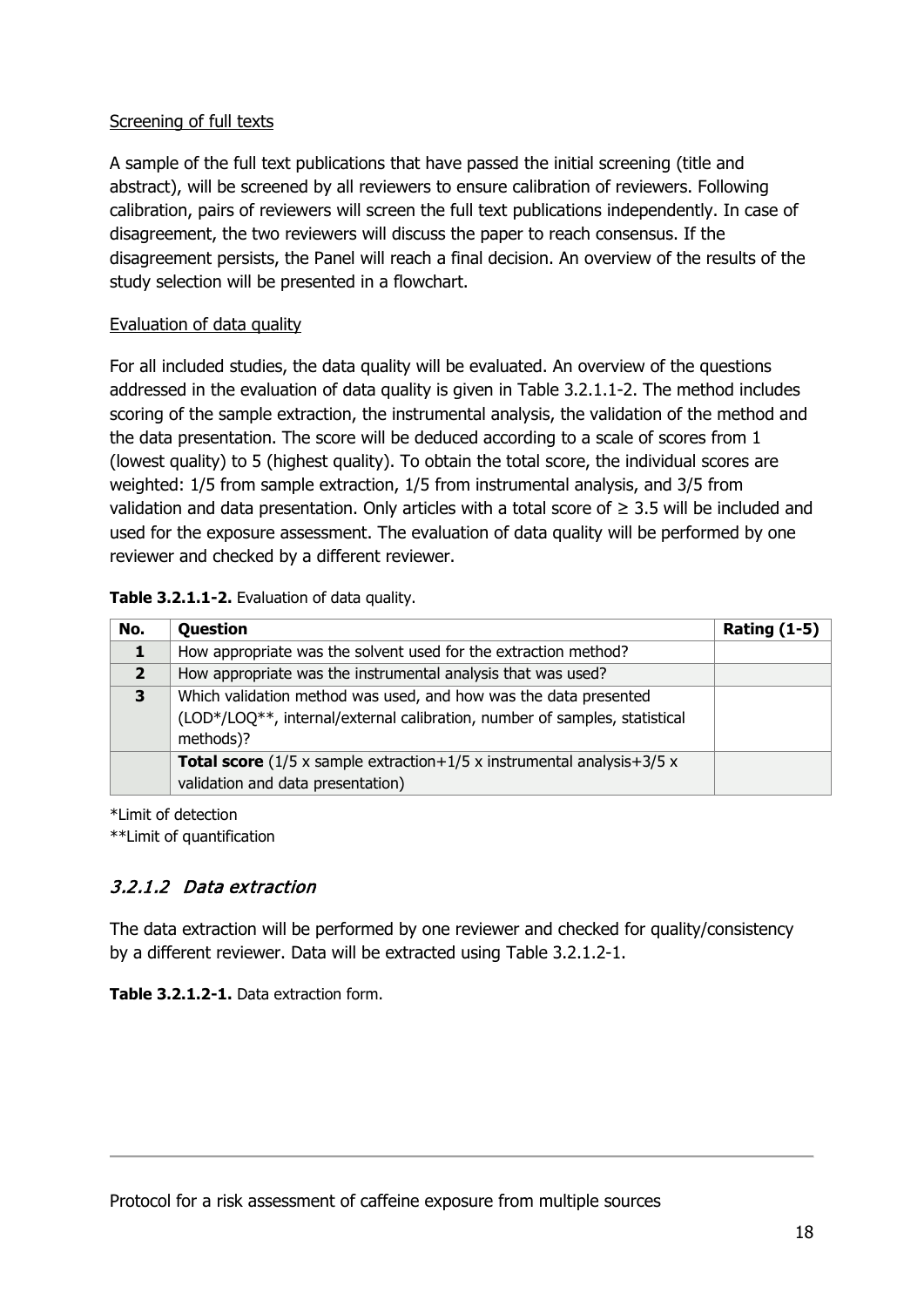| <b>Study characteristics</b>                                             |  |  |
|--------------------------------------------------------------------------|--|--|
| Title<br>$\bullet$                                                       |  |  |
| Author(s)                                                                |  |  |
| Year of publication<br>$\bullet$                                         |  |  |
| Country<br>$\bullet$                                                     |  |  |
| Funding<br>$\bullet$                                                     |  |  |
| Reported conflict of interest                                            |  |  |
|                                                                          |  |  |
| <b>Methods for analysis</b>                                              |  |  |
|                                                                          |  |  |
| Sample extraction<br>Calibration                                         |  |  |
|                                                                          |  |  |
| Limit of detection/limit of quantification<br>Recovery data<br>$\bullet$ |  |  |
| Instrument/detector                                                      |  |  |
|                                                                          |  |  |
| <b>Results</b>                                                           |  |  |
| Number of samples and reported concentrations                            |  |  |
| Comments                                                                 |  |  |

## <span id="page-18-0"></span>**3.3 Consumption**

### <span id="page-18-1"></span>3.3.1 Food

This opinion will use national dietary data to the greatest extent possible as basis for the food intake estimations. The following dietary assessments and surveys will be included.

The Ungkost 3 study (Hansen et al., 2016; Hansen et al., 2015); a nationwide dietary assessment study carried out in 2015 and 2016 by the University of Oslo, the Norwegian Food Safety Authority, the Norwegian Directorate of Health and the Norwegian Institute of Public Health. The dietary assessment tool was a 4-days validated web-based food diary and the study was conducted among 4-year-olds, 8-9-year-olds and 12-13-year-olds.

The Norkost 3 survey (Totland et al., 2012); a nationwide dietary assessment study carried out in 2010/2011 among adults, aged 18 to 70 years. Norkost 3 is based on two 24-hour recalls by telephone surveys, performed at least one month apart.

The EuroMix study (Husoy et al., 2019); a biomonitoring study carried out between September 2016 and September 2017. The participants, aged 24 to 72 years, were recruited among employees from governmental institutes and authorities, and universities in the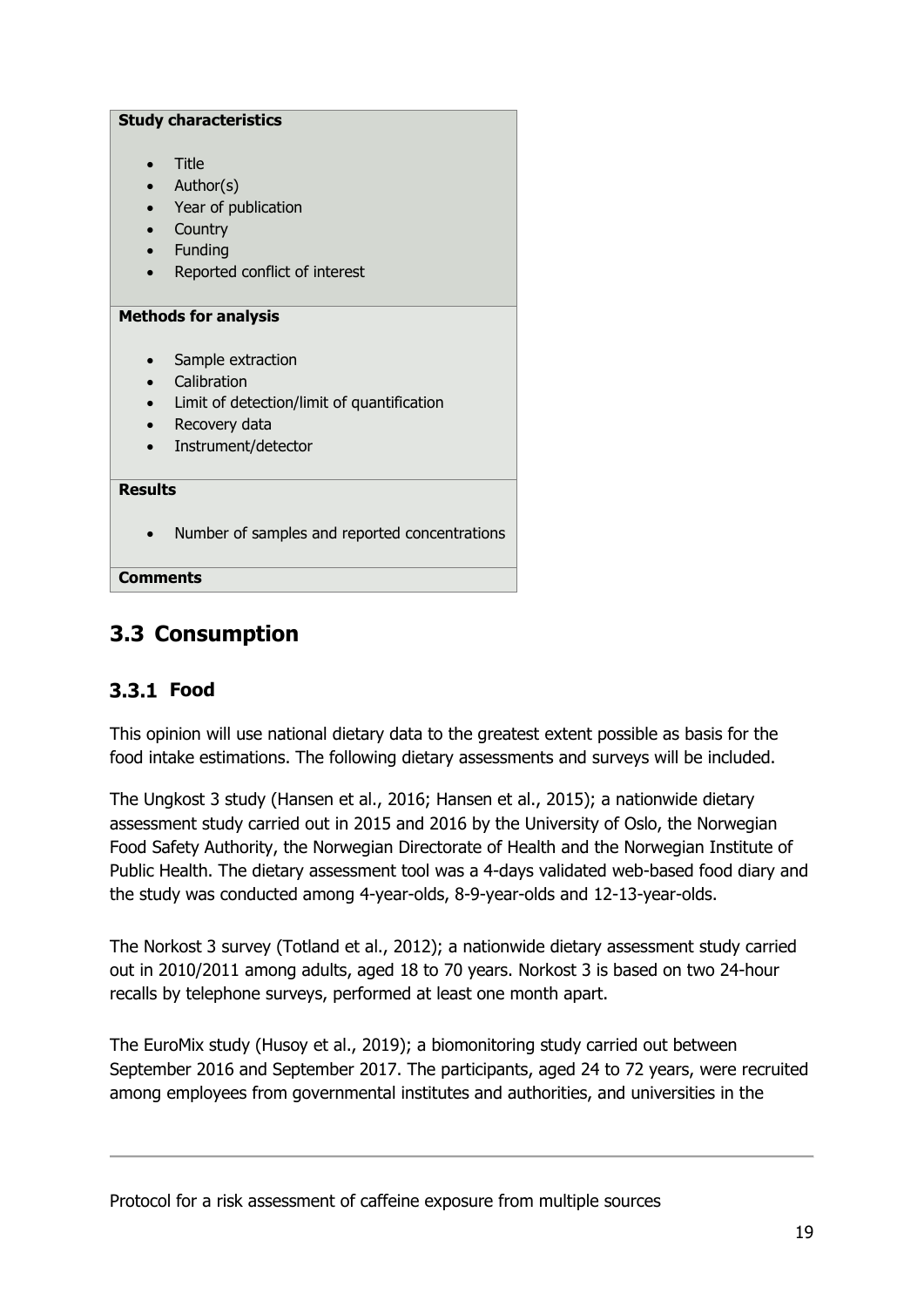counties Oslo and (former) Akershus in Norway. The recording and sampling period consisted of two times 24 hours, with 2-3 weeks between the sampling periods. During the two sampling periods, the participants were asked to fill in a weighed food-diary, a cosmetic diary and a questionnaire with personal information. The participants were instructed to weigh and record all intakes of food for 24 hours.

In addition, the project will apply for dietary data from the Norwegian Consumer Council survey 2019 (Forbrukerrådet, 2019), the PreventADALL study (Oslo University Hospital) (Saunders et al., 2019) and the Tromsø Study (Tromsø 7 2015-16) (Lundblad et al., 2019).

- The Norwegian Consumer Council study (Forbrukerrådet, 2019); an online data collection among children and adolescents in May and June 2019 performed via Norstat (www.norstat.no). Members of the Norstat Respondent Panel were invited and received the survey. Children and adolescents 10 to 14 years of age were contacted through their parents. Participants 15 to 18 years of age received invitation to participate in the survey directly (Forbrukerrådet, 2019).
- The PreventADALL Study; an ongoing mother and child cohort study at the Oslo University Hospital investigating the development of atopic dermatitis and allergy in children. The study has assessed the habitual diet in the pregnant mothers.
- The Tromsø Study; a large health cohort study first initiated in 1974. In 2015-2016 the 7<sup>th</sup> Tromsø study assessment was done, including assessment of habitual diet in a large population.

For scenarios of dietary supplements, doses recommended by manufacturers will be used. For over-the-counter drugs, recommended doses will be used.

## <span id="page-19-0"></span>**Personal care products**

### <span id="page-19-1"></span>3.3.2.1 Frequency of use

Data on frequency of use will be obtained from the Norwegian biomonitoring study EuroMix (Husoy et al., 2019) and from literature. In EuroMix, the frequency of use was recorded in a diary that allowed for detailed description of time of application and brand names of the PCPs used. The participants did not record the amount of PCPs applied, only the frequency.

#### <span id="page-19-2"></span>3.3.2.2 Amount used

The amount of PCP applied per use will be obtained from surveys and literature, and studies reporting on PCP use with separate data for men and women will be prioritised.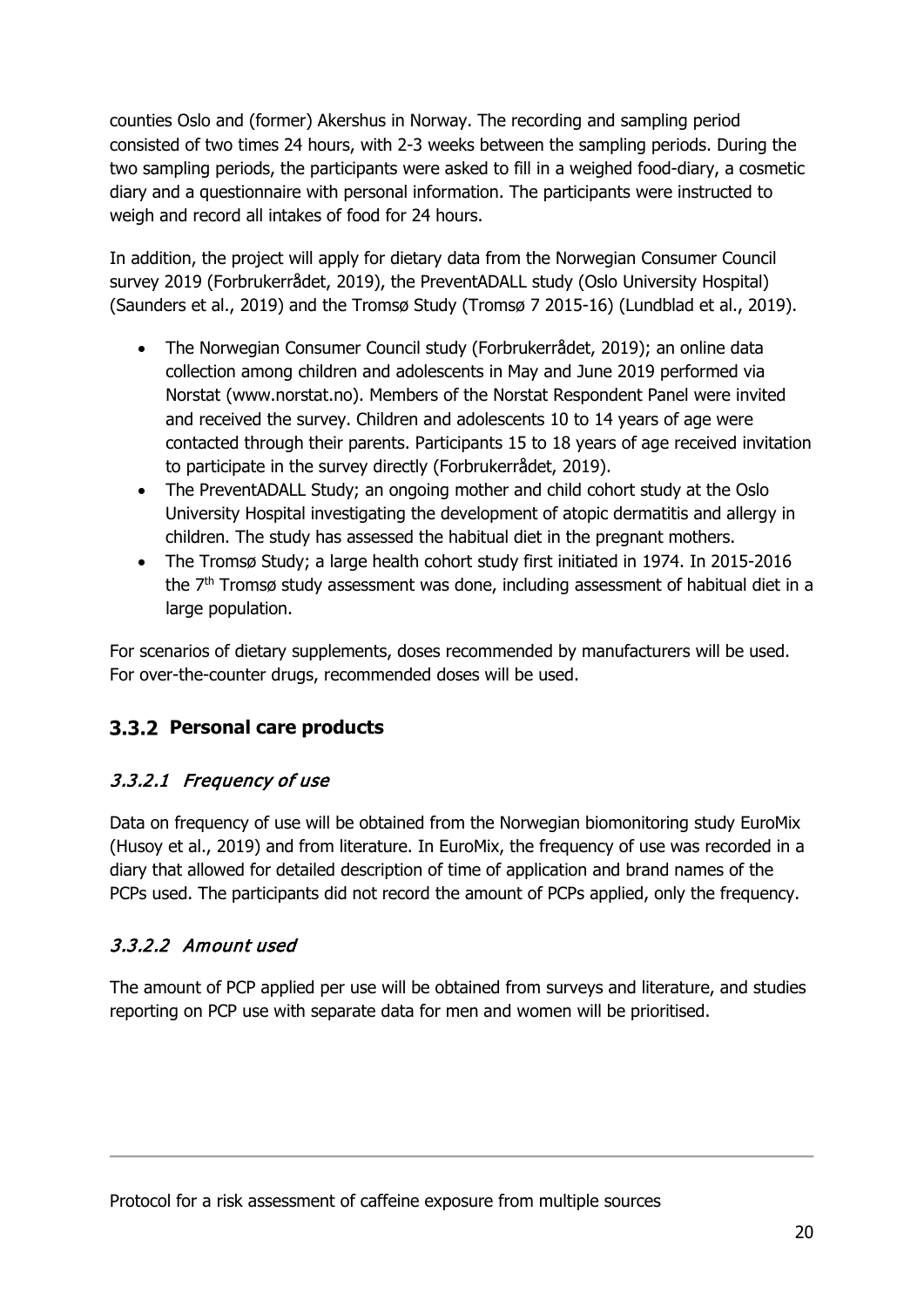#### <span id="page-20-0"></span>3.3.2.3 Retention factor

The fraction of PCPs available for uptake after application (retention factor; RF) will be obtained from SCCS (Scientific Committee on Consumer Safety) (2018).

## <span id="page-20-1"></span>**3.4 Exposure estimation**

The estimates will be based on:

- Caffeine concentrations (section 3.2)
	- o Values below limit of detection (LOD) will be evaluated
	- o The prioritisation of concentration data will be as follows: Norwegian>other Nordic> other European>USA.
- Consumption (intake of food and use of PCPs, section 3.3)
- Body weight
	- $\circ$  Individual body weights will be used to calculate caffeine exposure per kg body weight per person. If individual body weights are not reported, mean body weights will be used
- Absorption from the GI tract/skin
	- o Absorption factors will be derived from literature

The caffeine exposure will be estimated for habitual and acute intakes of food and median or high use of PCPs. In addition, scenarios including additional exposures from dietary supplements and/or drugs will be performed. We aim to use concentration data and consumption data considered to be the most realistic for the target populations. External and total internal caffeine exposure from multiple sources will be estimated.

#### <span id="page-20-2"></span>**Uncertainty in the exposure estimation**

Factors that may cause under-estimation or over-estimation of the exposure will be identified and described qualitatively.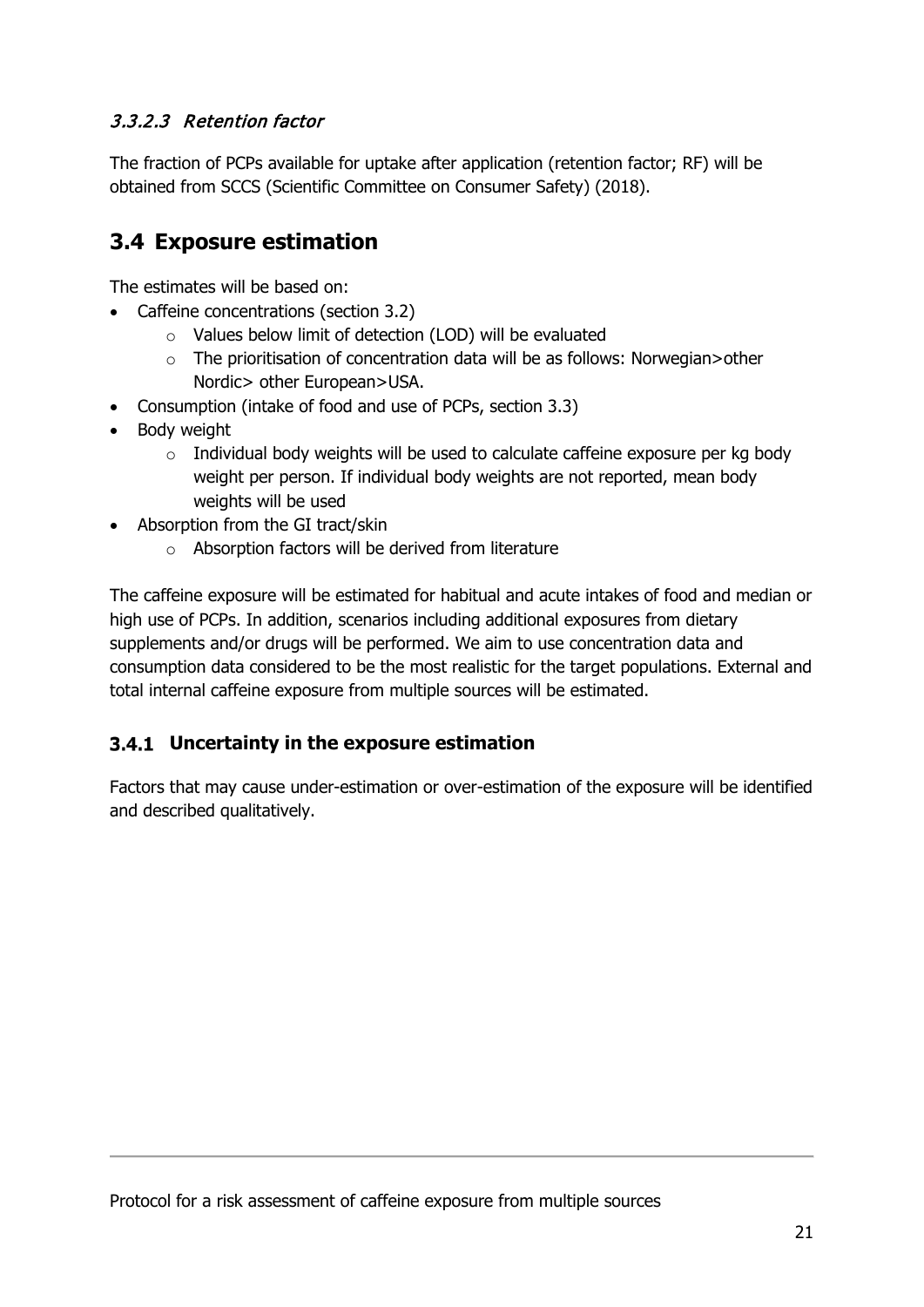# <span id="page-21-0"></span>4 Risk characterisation

The risk characterisation will be based on the estimated caffeine exposures (section 3) and caffeine doses not to give rise to safety concern (section 2).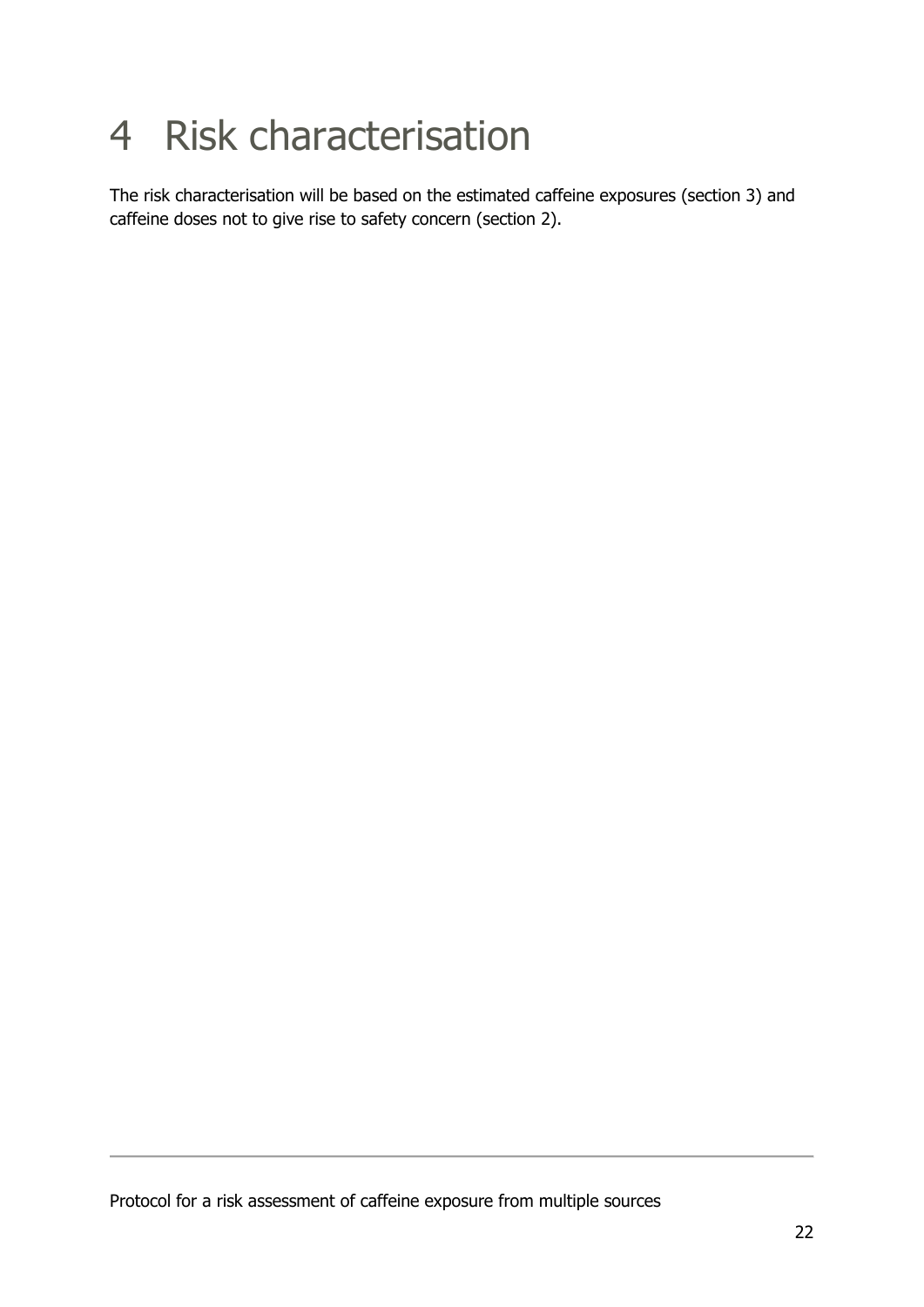# <span id="page-22-0"></span>5 References

- EFSA (2015) Scientific Opinion on the safety of caffeine. EFSA Journal 13:4102. DOI: 10.2903/j.efsa.2015.4102.
- Forbrukerrådet (2019) Energidrikk, barn og unge. Undersøkelse om bruk av energidrikker blant barn og unge 2019, [https://fil.forbrukerradet.no/wp](ttps://fil.forbrukerradet.no/wp-content/uploads/2019/10/rapport-energidrikker-barn-og-unge-2019.pdf.)[content/uploads/2019/10/rapport-energidrikker-barn-og-unge-2019.pdf.](ttps://fil.forbrukerradet.no/wp-content/uploads/2019/10/rapport-energidrikker-barn-og-unge-2019.pdf.)
- Greenfield H., Southgate D.A.T. (Eds.). (2003) Food composition data. Production, management and use. Food and Agriculture Organization of the United Nations, [http://www.fao.org/docrep/pdf/008/y4705e/y4705e.pdf.](ttp://www.fao.org/docrep/pdf/008/y4705e/y4705e.pdf.)

Hansen L.B., Myhre J.B., Andersen L.F. (2016) UNGKOST 3 Landsomfattende kostholdsundersøkelse blant 4-åringer i Norge, University of Oslo, the Norwegian Food Safety Authority, the Norwegian Directorate of Health, the Norwegian Institute og Public Health, [https://www.fhi.no/globalassets/dokumenterfiler/rapporter/2016/rapport-ungkost-3](ttps://www.fhi.no/globalassets/dokumenterfiler/rapporter/2016/rapport-ungkost-3-landsomfattende-kostholdsundersokelse-blant-4-aringer-i-norge-2016.pdf.) [landsomfattende-kostholdsundersokelse-blant-4-aringer-i-norge-2016.pdf.](ttps://www.fhi.no/globalassets/dokumenterfiler/rapporter/2016/rapport-ungkost-3-landsomfattende-kostholdsundersokelse-blant-4-aringer-i-norge-2016.pdf.)

- Hansen L.B., Myhre J.B., Johansen A.M.W., Paulsen M.M., Andersen L.F. (2015) UNGKOST 3 Landsomfattende kostholdsundersøkelse blant elever i 4. -og 8. klasse i Norge, University of Oslo, the Norwegian Food Safety Authority, the Norwegian Directorate of Health, the Institute of Public Health, [https://www.fhi.no/globalassets/dokumenterfiler/rapporter/2016/ungkost-rapport-](ttps://www.fhi.no/globalassets/dokumenterfiler/rapporter/2016/ungkost-rapport-24.06.16.pdf.)[24.06.16.pdf.](ttps://www.fhi.no/globalassets/dokumenterfiler/rapporter/2016/ungkost-rapport-24.06.16.pdf.)
- Husoy T., Andreassen M., Hjertholm H., Carlsen M.H., Norberg N., Sprong C., Papadopoulou E., Sakhi A.K., Sabaredzovic A., Dirven H.A.A.M. (2019) The Norwegian biomonitoring study from the EU project EuroMix: Levels of phenols and phthalates in 24-hour urine samples and exposure sources from food and personal care products. Environment International 132. DOI: UNSP 105103 10.1016/j.envint.2019.105103.
- Lundblad M.W., Andersen L.F., Jacobsen B.K., Carlsen M.H., Hjartaker A., Grimsgaard S., Hopstock L.A. (2019) Energy and nutrient intakes in relation to National Nutrition Recommendations in a Norwegian population-based sample: the Tromso Study 2015- 16. Food & Nutrition Research 63. DOI: ARTN 3616 10.29219/fnr.v63.3616.
- OHAT (2019) Handbook for Conducting a Literature-Based Health Assessment Using OHAT Approach for Systematic Review and Evidence Integration. Office of Health Assessment and Translation (OHAT), Division of the National Toxicology Program, National Institute of Environmental Health Sciences [https://ntp.niehs.nih.gov/ntp/ohat/pubs/handbookdraftmarch2019.pdf.](ttps://ntp.niehs.nih.gov/ntp/ohat/pubs/handbookdraftmarch2019.pdf.)